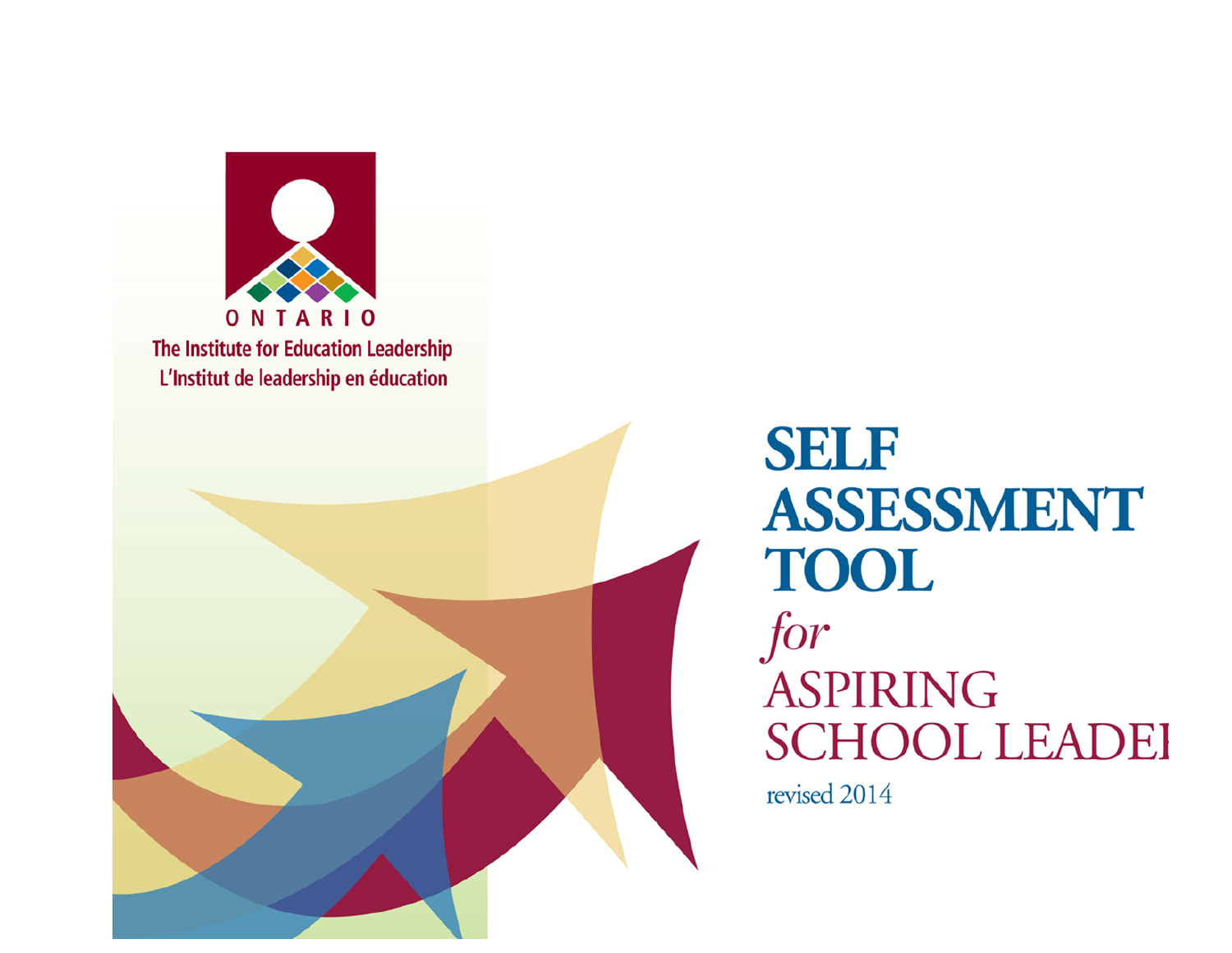

The Institute for **Education Leadership** L'Institut de leadership en éducation

www.education-leadership-ontario.ca

The Institute for Education Leadership (IEL) brings together representatives from the principals' associations, the supervisory officers' associations, councils of directors of education and the Ministry of Education in a unique collaborative partnership. It advances and advocates for tri-level leadership (school, district and system). Its main objective is to assist school and system leaders in maximizing the achievement of all students.

The IEL has articulated four key goals: development, research, practice and communication. Development includes defining leadership, identifying the necessary leadership practices and personal leadership resources (see the Ontario Leadership Framework) and staying on the leading edge of leadership knowledge and practice. The IEL supports research on effective leadership practices both in the Ontario context and internationally. It connects leadership practice to initiatives that support student achievement and well being.

To learn more about the work of the IEL and to access resources including the Leadership Self-Assessment Tools, go to http://www.education-leadership-ontario.ca/home.shtml.

As part of its work on research into practice the IEL has adopted the Ontario Leadership Framework (OLF) and continues to support and promote it as a powerful vehicle for strengthening school and system-level leadership in the province. This Leadership Self-Assessment Tool is another resource aspiring leaders may choose to use to inform their professional practice.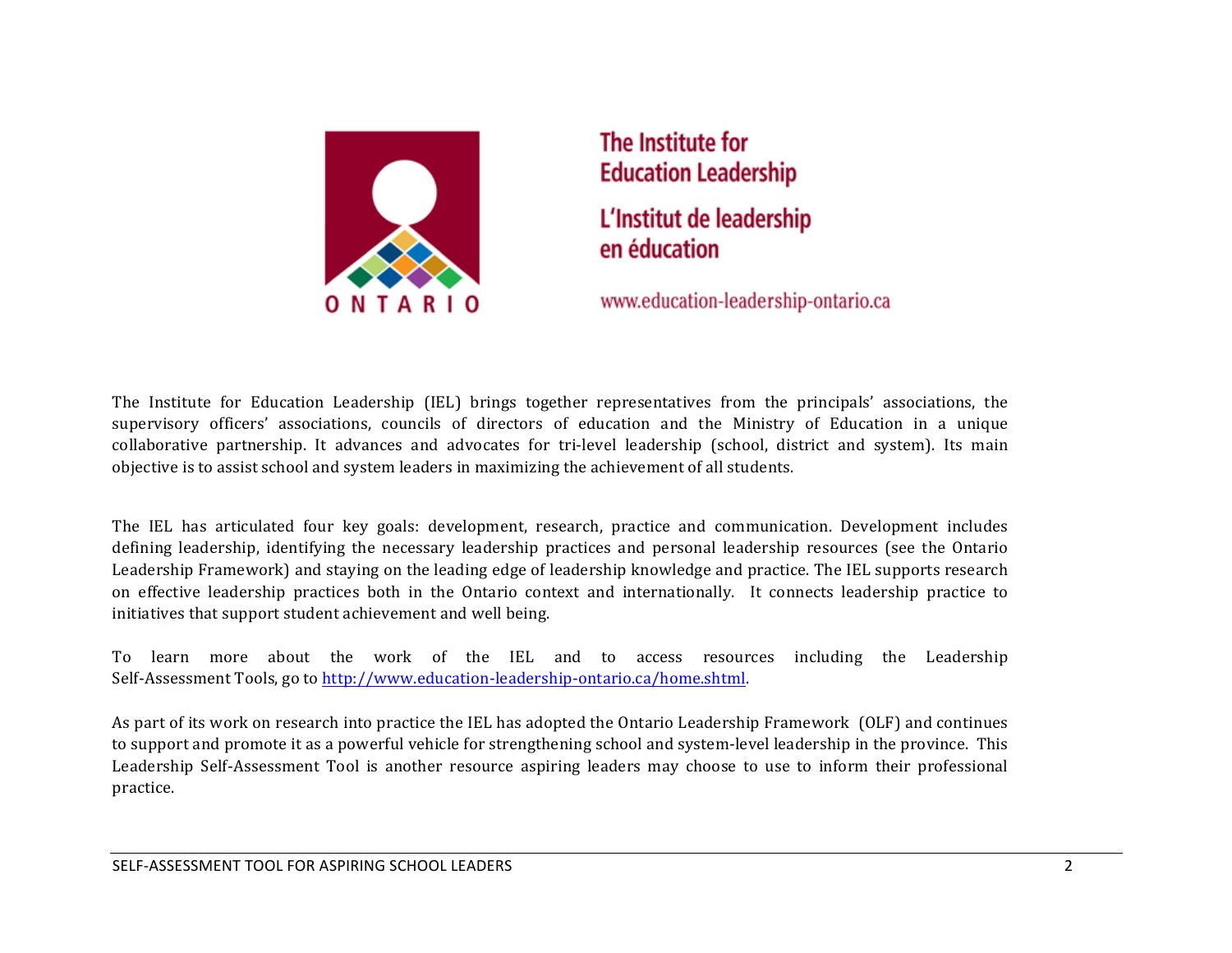## **Self Assessment Tool for Aspiring Leaders**

#### **Purpose**

The purpose of the Self Assessment Tool for Aspiring School Leaders is to enable leaders to assess their practices with reference to those identified in the research that are required to lead schools in the province of Ontario. Using the practices identified in the Ontario Leadership Framework (OLF), the approach is evidence-based, giving leaders the opportunity to reflect upon and cite evidence of the experiences that have contributed to their leadership development. Using this self assessment as a starting point, leaders can identify areas for growth and can give further thought and planning to the development of their Annual Learning Plan. The purpose of this tool is to help to develop reflective practitioners who can lead schools towards achieving the three provincial education priorities of: high levels of student achievement; reduced gaps in student achievement; and increased public confidence in publicly funded education.

## **Context**

The Board Leadership Development Strategy (BLDS) requires that boards develop a plan to assist leaders in continuing their professional growth. Aspiring leaders need a clear understanding of their present level of leadership development as well as direction in ongoing leadership growth efforts. The development and implementation of a self assessment tool, based on the Ontario Leadership Framework, informed by evidence of practice and supported by school boards across the province will provide the foundation for the development of talented potential leaders in our school system.

#### **Development**

The development of the Self Assessment Tool for Aspiring Leaders was based on the assumption that leadership development begins with leadership practices in the classroom. Teachers from various District School Boards worked at developing the leadership practices at the classroom, school and system level, based on the Ontario Leadership Framework. Aspiring school leaders from various school boards validated the self-reflection tool to provide further precision in the indicators of the leadership practices. The self assessment of personal leadership resources is based on research by Ken Leithwood and is designed to assist leaders in recognizing the personal characteristics associated with cognitive, social and psychological resources. These resources have been found to help enact the leadership practices more successfully.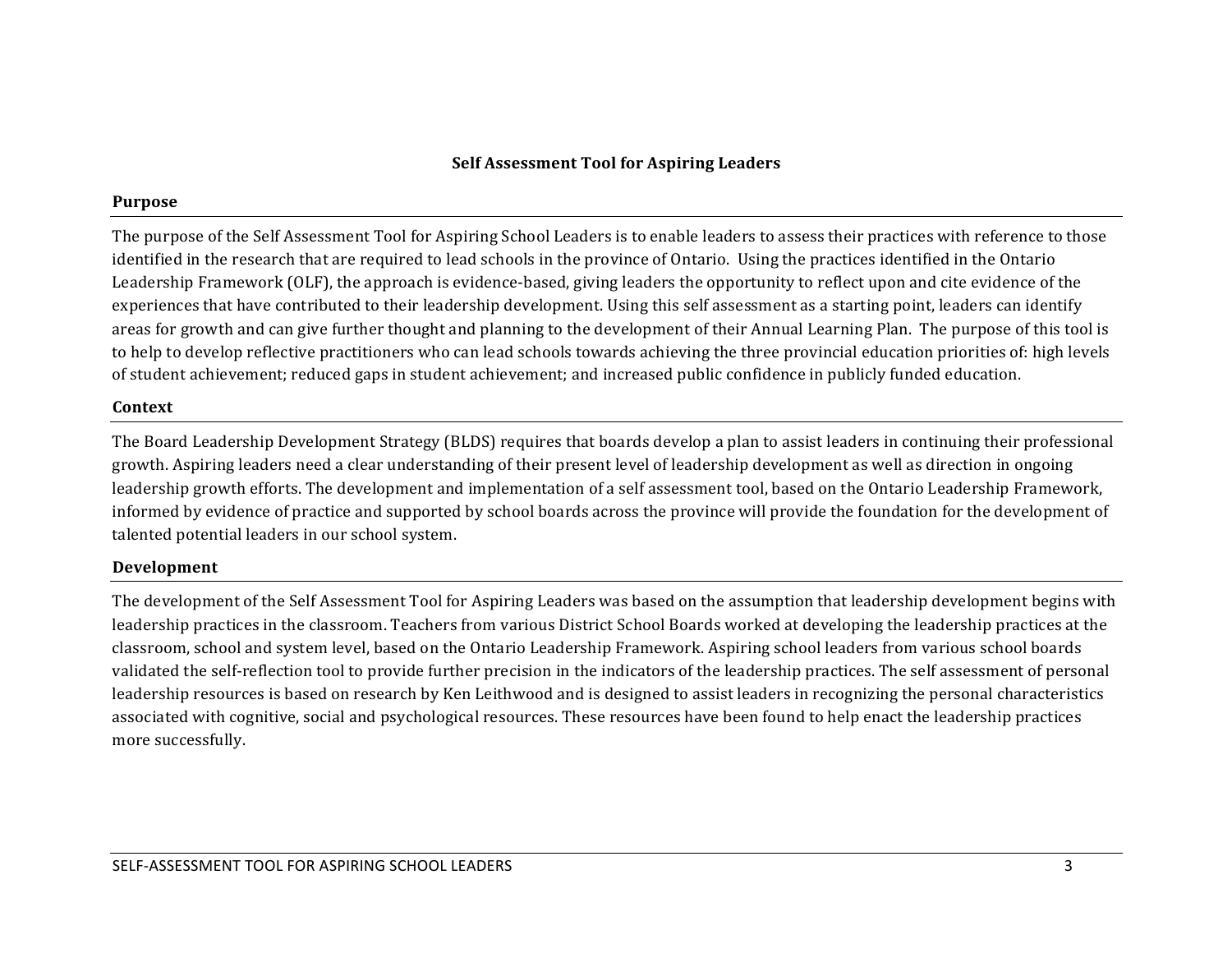# **Implementation Tips**

The Ontario Leadership Framework (OLF) provides an excellent "roadmap for the path to effective leadership." The Self Assessment Tool for Aspiring Leaders uses the OLF to identify key classroom, school and system/community practices required to develop the leadership practices and personal leadership resources for effective leadership. In addition, alignment with the Ontario College of Teachers' Standards of Practice for the Teaching Profession guides the daily practice of teachers.

The following tips were suggested by members of a provincial validation team. It is hoped that the list can be expanded by users of the assessment tool.

## **Growth and Development**

Use the self assessment tool:

- $\checkmark$  To highlight leadership practices and reflect on how you as a leader are implementing the practice. As part of identifying evidence, focus on three main practices and highlight the indicators that helped you identify areas for growth.
- $\checkmark$  For personal self-reflection to help identify areas of growth for inclusion in the Annual Learning Plan (ALP).

## **Professional Development**

Use the self assessment tool:

- $\checkmark$  As the basis for evaluating the effectiveness of leadership development programs and further development you require.
- $\checkmark$  To guide conversations between mentors and mentees and to collaboratively determine areas for further development.
- $\checkmark$  To help analyse case studies and to determine steps required to address issues and concerns.
- $\checkmark$  For networking with those who have used the self assessment tool.

# **Leadership Development**

Use the self assessment tool:

- $\checkmark$  As a foundation for the development of leadership programs.
- $\checkmark$  To prepare for the promotion process and related interviews or activities and to develop a leadership portfolio containing evidence of the leadership practices in each of the five domains.
- $\checkmark$  To document leadership growth and development throughout leadership internship.
- $\checkmark$  To help leaders in the organization to provide authentic leadership development opportunities for aspiring leaders in their schools and/or in the district:
	- $\checkmark$  Utilizing the self assessment tool not as a checklist, but rather to focus on evidence to determine results and to analyse the development of required leadership practices and personal leadership resources;
	- $\checkmark$  To collaboratively identify evidence of leadership; and,
	- $\checkmark$  To consider demonstrating leadership in the classroom as evidenced by their work with students, parents and colleagues.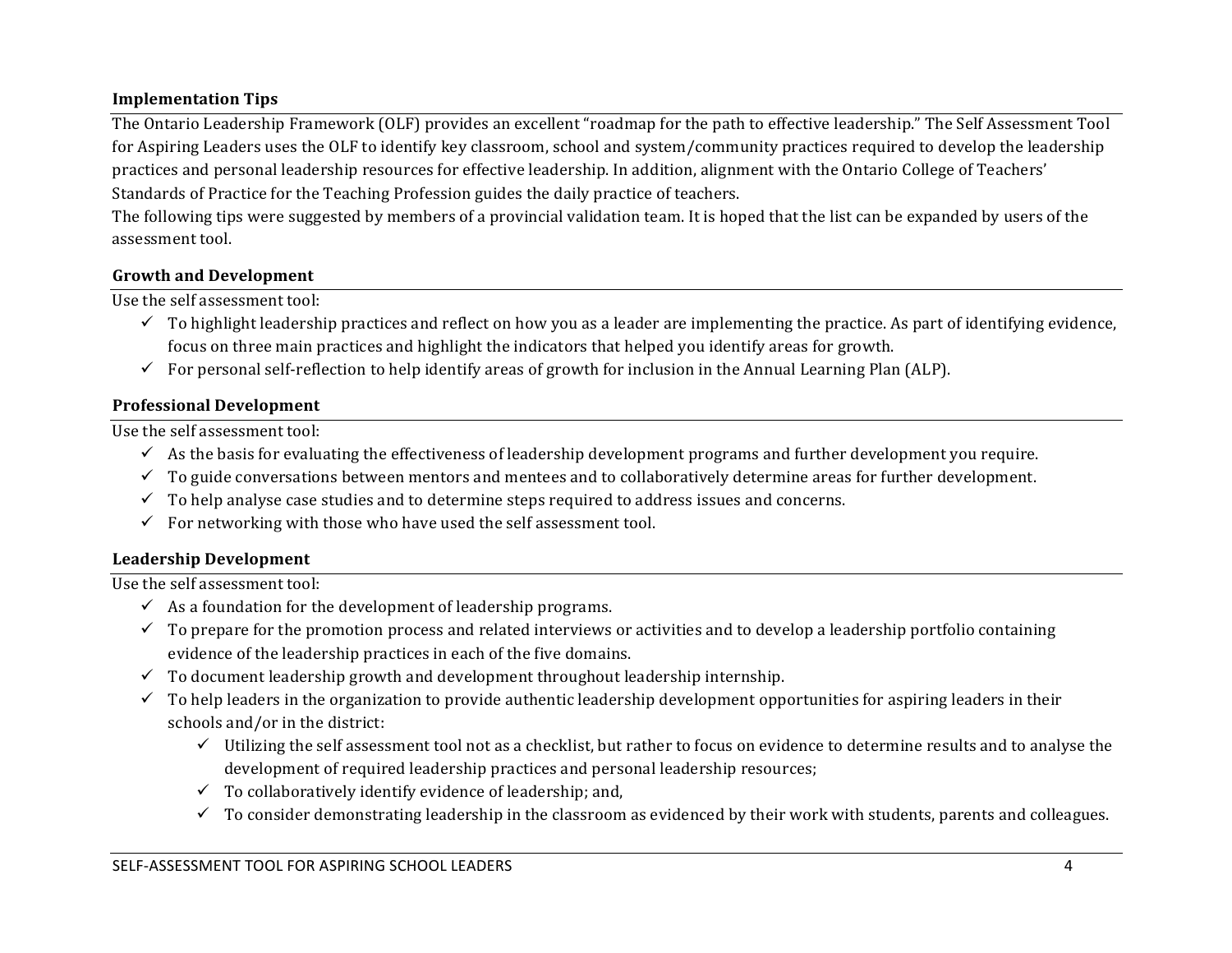|                                                                                                                                                                                                                                                                                                                                                                                    |                                                                                                                                               | <b>Leadership Practices for Aspiring Leaders</b>                                                                                                                                                                                                                                                                                                                                                                                                                                           |                                                                                                                                                                                                                                                                                                                                                                                                                                                                                                                            |  |  |  |
|------------------------------------------------------------------------------------------------------------------------------------------------------------------------------------------------------------------------------------------------------------------------------------------------------------------------------------------------------------------------------------|-----------------------------------------------------------------------------------------------------------------------------------------------|--------------------------------------------------------------------------------------------------------------------------------------------------------------------------------------------------------------------------------------------------------------------------------------------------------------------------------------------------------------------------------------------------------------------------------------------------------------------------------------------|----------------------------------------------------------------------------------------------------------------------------------------------------------------------------------------------------------------------------------------------------------------------------------------------------------------------------------------------------------------------------------------------------------------------------------------------------------------------------------------------------------------------------|--|--|--|
| <b>Setting Directions</b><br>Aspiring leaders contribute to<br>building a shared vision<br>identifying specific, shared short-term goals, creating high expectations<br>communicating the vision and goals                                                                                                                                                                         |                                                                                                                                               |                                                                                                                                                                                                                                                                                                                                                                                                                                                                                            |                                                                                                                                                                                                                                                                                                                                                                                                                                                                                                                            |  |  |  |
| <b>Classroom</b><br><b>Indicators</b>                                                                                                                                                                                                                                                                                                                                              | <b>Aspiring Leader in the</b><br><b>Classroom</b>                                                                                             | <b>School</b><br><b>Indicators</b>                                                                                                                                                                                                                                                                                                                                                                                                                                                         | <b>System / Community</b><br><b>Indicators</b>                                                                                                                                                                                                                                                                                                                                                                                                                                                                             |  |  |  |
| Establish expectations for a<br>safe, trusting, respectful<br>learning environment<br>Model the belief that<br>students can learn to their<br>full potential<br>Articulate learning goals for<br>students<br>Ensure equity of opportunity<br>for all students<br>Demonstrate that learning is<br>an ongoing and collaborative<br>effort between families,<br>teachers and students | How am I deepening and<br>extending my learning in<br>the classroom?<br>What am I doing in a more<br>meaningful way to share<br>my practices? | Model commitment to the<br>$\bullet$<br>school's vision.<br>Use relevant data to create<br>$\bullet$<br>divisional or department team<br>goals aligned with initiatives in<br>the school improvement plan<br>Lead school teams and<br>$\bullet$<br>committees to:<br>Establish school<br>$\Omega$<br>improvement goals<br>Foster continuous<br>$\Omega$<br>improvement<br>Facilitate team effectiveness by<br>$\bullet$<br>valuing all members and<br>ensuring meaningful<br>collaboration | Collaborate with colleagues<br>$\bullet$<br>from other schools and<br>boards<br>Establish community<br>$\bullet$<br>partnerships and utilize their<br>expertise for staff<br>professional development<br>(e.g., health, service<br>agencies)<br>Gain experience at the<br>system level - e.g., system<br>committees, curriculum<br>writing teams, union<br>leadership opportunities<br>Communicate effectively<br>with the greater community<br>Promote and demonstrate<br>system/board vision to the<br>greater community |  |  |  |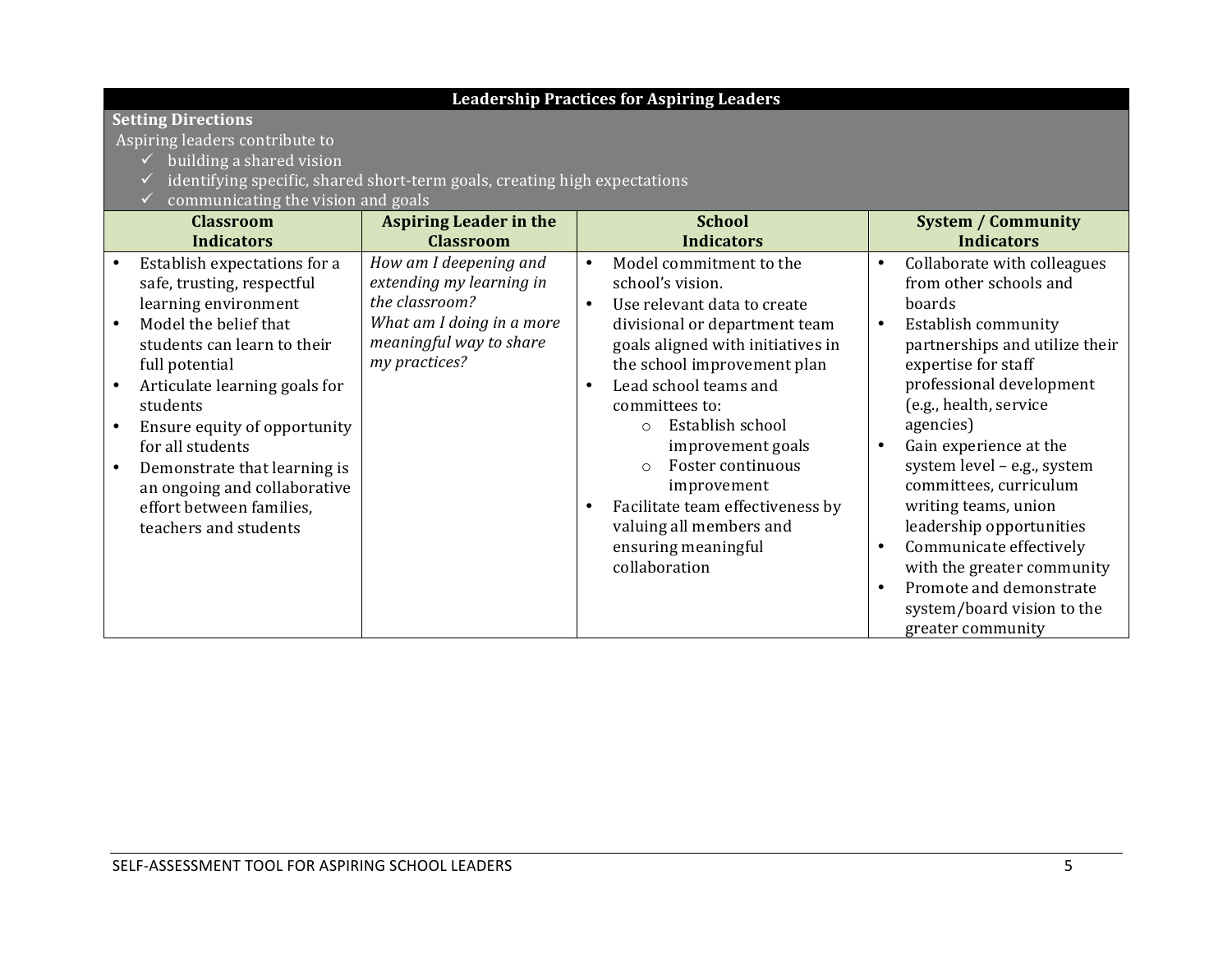| Impact / Evidence / Reflection<br>What strategies do I use to implement these leadership practices?<br>What is the evidence of my influence on my school's learning conditions?<br>What do I need to change/improve/adapt?<br>What Personal Leadership Resources might help with improving my practice? |                                                   |               |                           |  |  |
|---------------------------------------------------------------------------------------------------------------------------------------------------------------------------------------------------------------------------------------------------------------------------------------------------------|---------------------------------------------------|---------------|---------------------------|--|--|
| <b>Classroom</b>                                                                                                                                                                                                                                                                                        | <b>Aspiring Leader in the</b><br><b>Classroom</b> | <b>School</b> | <b>System / Community</b> |  |  |
|                                                                                                                                                                                                                                                                                                         |                                                   |               |                           |  |  |
|                                                                                                                                                                                                                                                                                                         |                                                   |               |                           |  |  |
|                                                                                                                                                                                                                                                                                                         |                                                   |               |                           |  |  |
|                                                                                                                                                                                                                                                                                                         |                                                   |               |                           |  |  |
|                                                                                                                                                                                                                                                                                                         |                                                   |               |                           |  |  |
|                                                                                                                                                                                                                                                                                                         |                                                   |               |                           |  |  |
|                                                                                                                                                                                                                                                                                                         |                                                   |               |                           |  |  |
|                                                                                                                                                                                                                                                                                                         |                                                   |               |                           |  |  |
|                                                                                                                                                                                                                                                                                                         |                                                   |               |                           |  |  |
|                                                                                                                                                                                                                                                                                                         |                                                   |               |                           |  |  |
|                                                                                                                                                                                                                                                                                                         |                                                   |               |                           |  |  |
|                                                                                                                                                                                                                                                                                                         |                                                   |               |                           |  |  |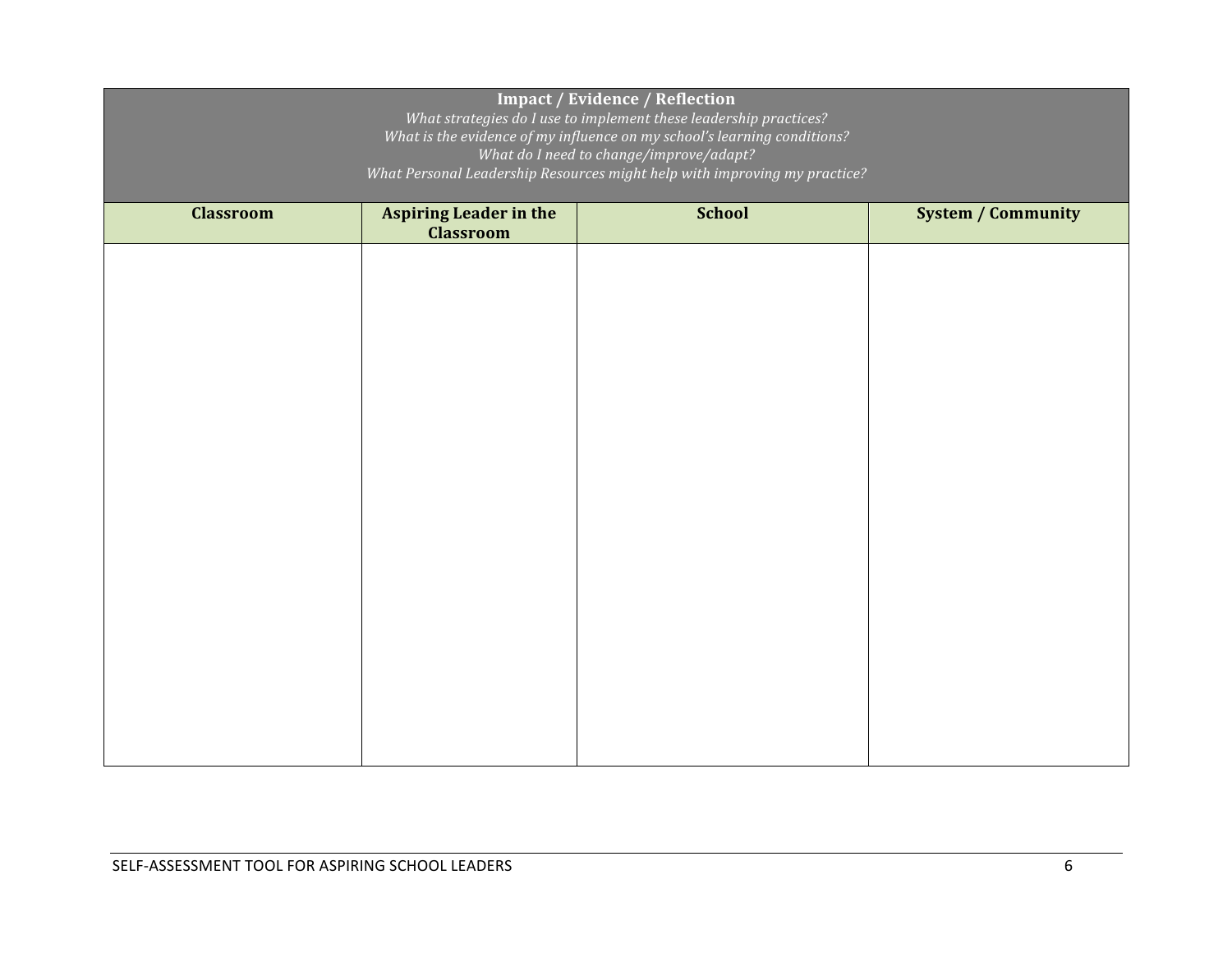#### Leadership Practices for Aspiring Leaders **Building Relationships and Developing People** Aspiring leaders  $\checkmark$  Provide support and demonstrate consideration for individual staff members Stimulate growth in the professional capacities of staff Model the school's values and practices  $\checkmark$  Build trusting relationships with and among staff, students and parents **Classroom Indicators Aspiring Leader in the Classroom School Indicators System / Community Indicators** Respects students by providing differentiated, evidence-based instruction to meet varied needs and learning styles Creates a positive, supportive and professional environment that treats each person with dignity and respect:  $\circ$  Communicates effectively with students  $\circ$  Encourages risk-taking  $\circ$  Provides opportunities for student input and decision making in a collaborative manner  $\circ$  Resolves conflict and utilizes restorative practices with the goal of reconciliation Provides effective classroom management practices and applies rules in a fair, consistent and equitable manner Initiates meaningful contact with parents to communicate successes and areas for improvement. *How am I deepening and extending my learning about building trusting relationships in the classroom? What am I doing in a more meaningful way to share my practices?* Develops a positive and inclusive school climate:  $\circ$  Engages in positive interactions with all school staff  $\circ$  Values and respects effective working relationships Approaches resistance with respect, listens to, understands and engages in constructive problem-solving • Creates and sustains a professional learning community:  $\circ$  Collaborates with all staff  $\circ$  Demonstrates flexibility and openness to new ideas  $\circ$  Supports staff to develop trusting working relationships that foster change  $\circ$  Celebrates and recognizes success • Supports and initiates school events and facilitates extra-curricular activities • Acknowledges and recognizes the efforts and contributions of others • Engages and welcomes parents and community members as respected, valued partners • Supports school council initiatives • Collaborates with community partners to enhance learning opportunities for students • Advocates for the school with the community at large Collaborates with cross-panel personnel to provide elementary students and their families with a positive, seamless transition to secondary school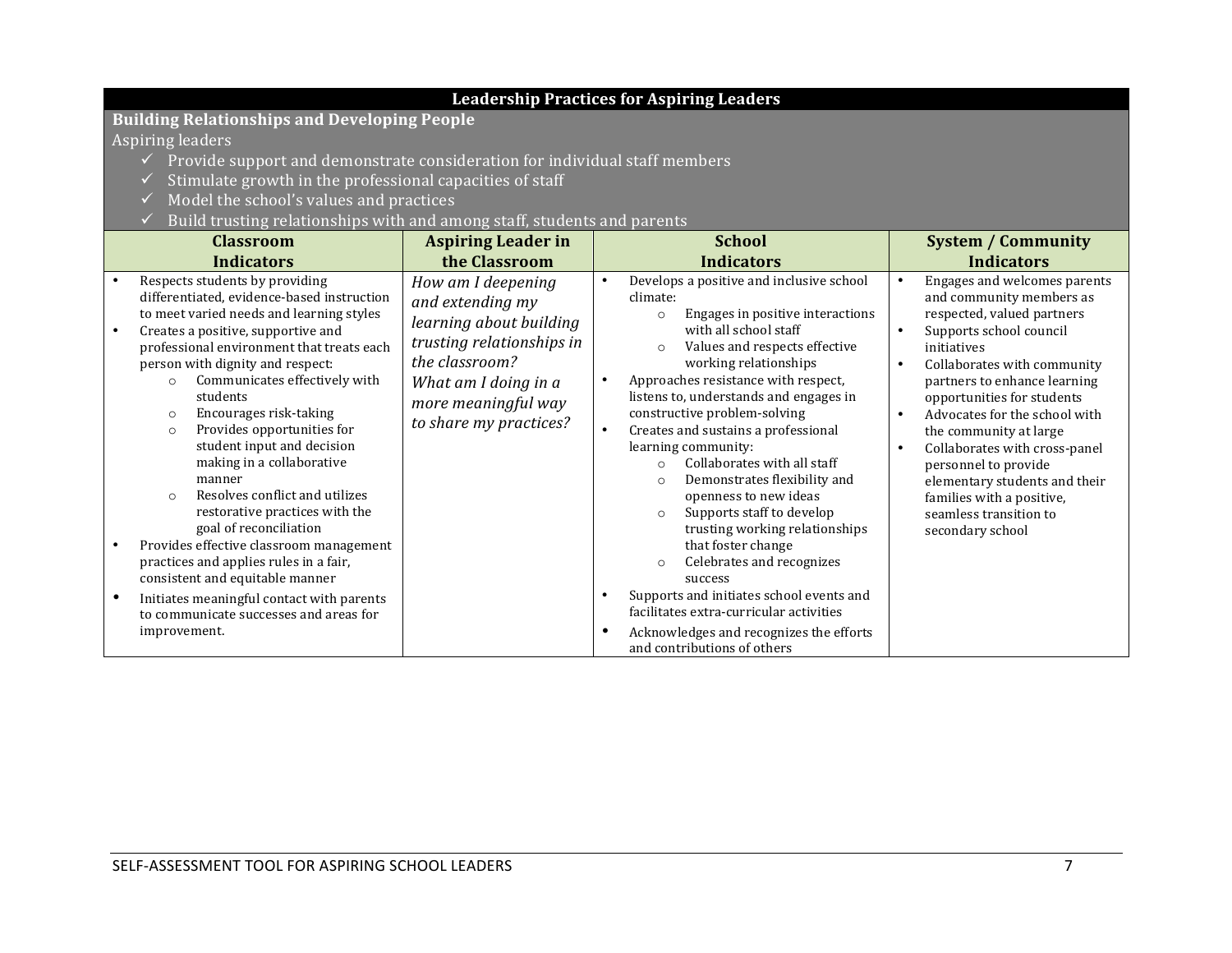| <b>Impact / Evidence / Reflection</b><br>What strategies do I use to implement these leadership practices?<br>What is the evidence of my influence on my school's learning conditions?<br>What do I need to change/improve/adapt?<br>What Personal Leadership Resources might help with improving my practice? |                                            |               |                           |  |  |
|----------------------------------------------------------------------------------------------------------------------------------------------------------------------------------------------------------------------------------------------------------------------------------------------------------------|--------------------------------------------|---------------|---------------------------|--|--|
| <b>Classroom</b>                                                                                                                                                                                                                                                                                               | <b>Aspiring Leader in</b><br>the Classroom | <b>School</b> | <b>System / Community</b> |  |  |
|                                                                                                                                                                                                                                                                                                                |                                            |               |                           |  |  |
|                                                                                                                                                                                                                                                                                                                |                                            |               |                           |  |  |
|                                                                                                                                                                                                                                                                                                                |                                            |               |                           |  |  |
|                                                                                                                                                                                                                                                                                                                |                                            |               |                           |  |  |
|                                                                                                                                                                                                                                                                                                                |                                            |               |                           |  |  |
|                                                                                                                                                                                                                                                                                                                |                                            |               |                           |  |  |
|                                                                                                                                                                                                                                                                                                                |                                            |               |                           |  |  |
|                                                                                                                                                                                                                                                                                                                |                                            |               |                           |  |  |
|                                                                                                                                                                                                                                                                                                                |                                            |               |                           |  |  |
|                                                                                                                                                                                                                                                                                                                |                                            |               |                           |  |  |
|                                                                                                                                                                                                                                                                                                                |                                            |               |                           |  |  |
|                                                                                                                                                                                                                                                                                                                |                                            |               |                           |  |  |
|                                                                                                                                                                                                                                                                                                                |                                            |               |                           |  |  |
|                                                                                                                                                                                                                                                                                                                |                                            |               |                           |  |  |
|                                                                                                                                                                                                                                                                                                                |                                            |               |                           |  |  |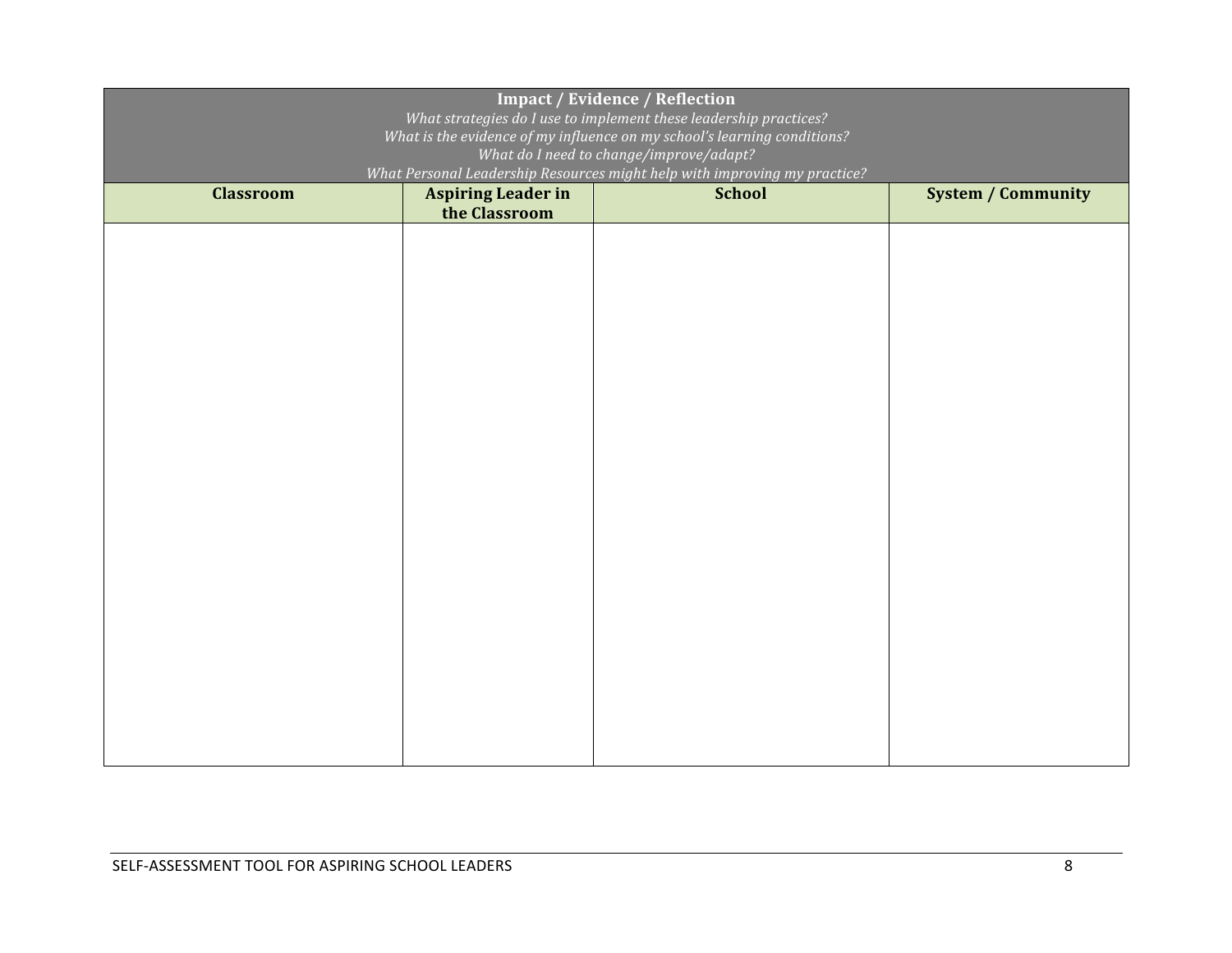| <b>Leadership Practices for Aspiring Leaders</b>                                                                                                                                                                                                                                                                                                                                                                                                                                                                                            |                                                                                                                                                                                           |                                                                                                                                                                                                                                                                                                                                                                                                                                                                                                                                                                                                                                                                                                                                |                                                                                                                                                                                                                                                                                                                                                                                                                                                                                                                                                                                                                  |  |  |  |  |
|---------------------------------------------------------------------------------------------------------------------------------------------------------------------------------------------------------------------------------------------------------------------------------------------------------------------------------------------------------------------------------------------------------------------------------------------------------------------------------------------------------------------------------------------|-------------------------------------------------------------------------------------------------------------------------------------------------------------------------------------------|--------------------------------------------------------------------------------------------------------------------------------------------------------------------------------------------------------------------------------------------------------------------------------------------------------------------------------------------------------------------------------------------------------------------------------------------------------------------------------------------------------------------------------------------------------------------------------------------------------------------------------------------------------------------------------------------------------------------------------|------------------------------------------------------------------------------------------------------------------------------------------------------------------------------------------------------------------------------------------------------------------------------------------------------------------------------------------------------------------------------------------------------------------------------------------------------------------------------------------------------------------------------------------------------------------------------------------------------------------|--|--|--|--|
|                                                                                                                                                                                                                                                                                                                                                                                                                                                                                                                                             | Developing the Organization to Support Desired Practices:                                                                                                                                 |                                                                                                                                                                                                                                                                                                                                                                                                                                                                                                                                                                                                                                                                                                                                |                                                                                                                                                                                                                                                                                                                                                                                                                                                                                                                                                                                                                  |  |  |  |  |
| Aspiring leaders                                                                                                                                                                                                                                                                                                                                                                                                                                                                                                                            |                                                                                                                                                                                           |                                                                                                                                                                                                                                                                                                                                                                                                                                                                                                                                                                                                                                                                                                                                |                                                                                                                                                                                                                                                                                                                                                                                                                                                                                                                                                                                                                  |  |  |  |  |
| build collaborative cultures                                                                                                                                                                                                                                                                                                                                                                                                                                                                                                                |                                                                                                                                                                                           |                                                                                                                                                                                                                                                                                                                                                                                                                                                                                                                                                                                                                                                                                                                                |                                                                                                                                                                                                                                                                                                                                                                                                                                                                                                                                                                                                                  |  |  |  |  |
| structure the organization for success                                                                                                                                                                                                                                                                                                                                                                                                                                                                                                      |                                                                                                                                                                                           |                                                                                                                                                                                                                                                                                                                                                                                                                                                                                                                                                                                                                                                                                                                                |                                                                                                                                                                                                                                                                                                                                                                                                                                                                                                                                                                                                                  |  |  |  |  |
| build productive relationships with families and the community<br>$\checkmark$                                                                                                                                                                                                                                                                                                                                                                                                                                                              |                                                                                                                                                                                           |                                                                                                                                                                                                                                                                                                                                                                                                                                                                                                                                                                                                                                                                                                                                |                                                                                                                                                                                                                                                                                                                                                                                                                                                                                                                                                                                                                  |  |  |  |  |
| connect the school to the wider environment                                                                                                                                                                                                                                                                                                                                                                                                                                                                                                 |                                                                                                                                                                                           |                                                                                                                                                                                                                                                                                                                                                                                                                                                                                                                                                                                                                                                                                                                                |                                                                                                                                                                                                                                                                                                                                                                                                                                                                                                                                                                                                                  |  |  |  |  |
| maintain a safe and healthy environment                                                                                                                                                                                                                                                                                                                                                                                                                                                                                                     |                                                                                                                                                                                           |                                                                                                                                                                                                                                                                                                                                                                                                                                                                                                                                                                                                                                                                                                                                |                                                                                                                                                                                                                                                                                                                                                                                                                                                                                                                                                                                                                  |  |  |  |  |
| help with the allocation of resources to support the school's vision and goals                                                                                                                                                                                                                                                                                                                                                                                                                                                              |                                                                                                                                                                                           |                                                                                                                                                                                                                                                                                                                                                                                                                                                                                                                                                                                                                                                                                                                                |                                                                                                                                                                                                                                                                                                                                                                                                                                                                                                                                                                                                                  |  |  |  |  |
| <b>Classroom</b>                                                                                                                                                                                                                                                                                                                                                                                                                                                                                                                            | <b>Aspiring Leader in</b>                                                                                                                                                                 | <b>School</b>                                                                                                                                                                                                                                                                                                                                                                                                                                                                                                                                                                                                                                                                                                                  | <b>System / Community</b>                                                                                                                                                                                                                                                                                                                                                                                                                                                                                                                                                                                        |  |  |  |  |
| <b>Indicators</b>                                                                                                                                                                                                                                                                                                                                                                                                                                                                                                                           | the Classroom                                                                                                                                                                             | <b>Indicators</b>                                                                                                                                                                                                                                                                                                                                                                                                                                                                                                                                                                                                                                                                                                              | <b>Indicators</b>                                                                                                                                                                                                                                                                                                                                                                                                                                                                                                                                                                                                |  |  |  |  |
| Facilitates the development of a<br>$\bullet$<br>collaborate classroom culture:<br>Utilizes a variety of groupings to<br>$\circ$<br>build student engagement<br>Engages students in decision-<br>$\circ$<br>making and problem-solving<br>Establishes peer mentoring<br>$\circ$<br>programs;<br>Demonstrates perseverance and<br>$\circ$<br>flexibility<br>Models respectful behaviour,<br>$\circ$<br>continuous<br>improvement and life-long<br>$\circ$<br>learning<br>Scaffolds instruction to build on students'<br>knowledge and skills | How am I deepening<br>and extending my<br>learning about building<br>collaborative cultures in<br>the classroom?<br>What am I doing in a<br>more meaningful way<br>to share my practices? | Actively participates in a professional<br>$\bullet$<br>learning community:<br>Engages in inquiry-based<br>$\circ$<br>professional learning to identify<br>and implement evidence-based<br>instructional and assessment<br>strategies<br>Shares resources to support<br>$\circ$<br>student<br>achievement and success<br>$\circ$<br>Encourages the sharing of best<br>$\circ$<br>practice through classroom and<br>school visits<br>Provides differentiated support<br>$\circ$<br>and professional development<br>to meet team members' needs<br>Mentors new teachers and pre-service<br>$\bullet$<br>candidates<br>Participates in learning networks with<br>$\bullet$<br>other professional learning teams in the<br>school. | Communicates and engages with<br>$\bullet$<br>the home and community in a<br>regular, reflective, informative<br>and invitational manner - e.g.,<br>inviting feedback, reporting<br>progress, soliciting involvement,<br>$\bullet$<br>and encouraging school council<br>to be active partners<br>Engages in system professional<br>$\bullet$<br>development and shares best<br>practice<br>$\bullet$<br>Participates in learning networks<br>with other schools in the system<br>and shares appropriately with<br>colleagues<br>$\bullet$<br>Creates and sustains mentoring<br>relationships with system leaders |  |  |  |  |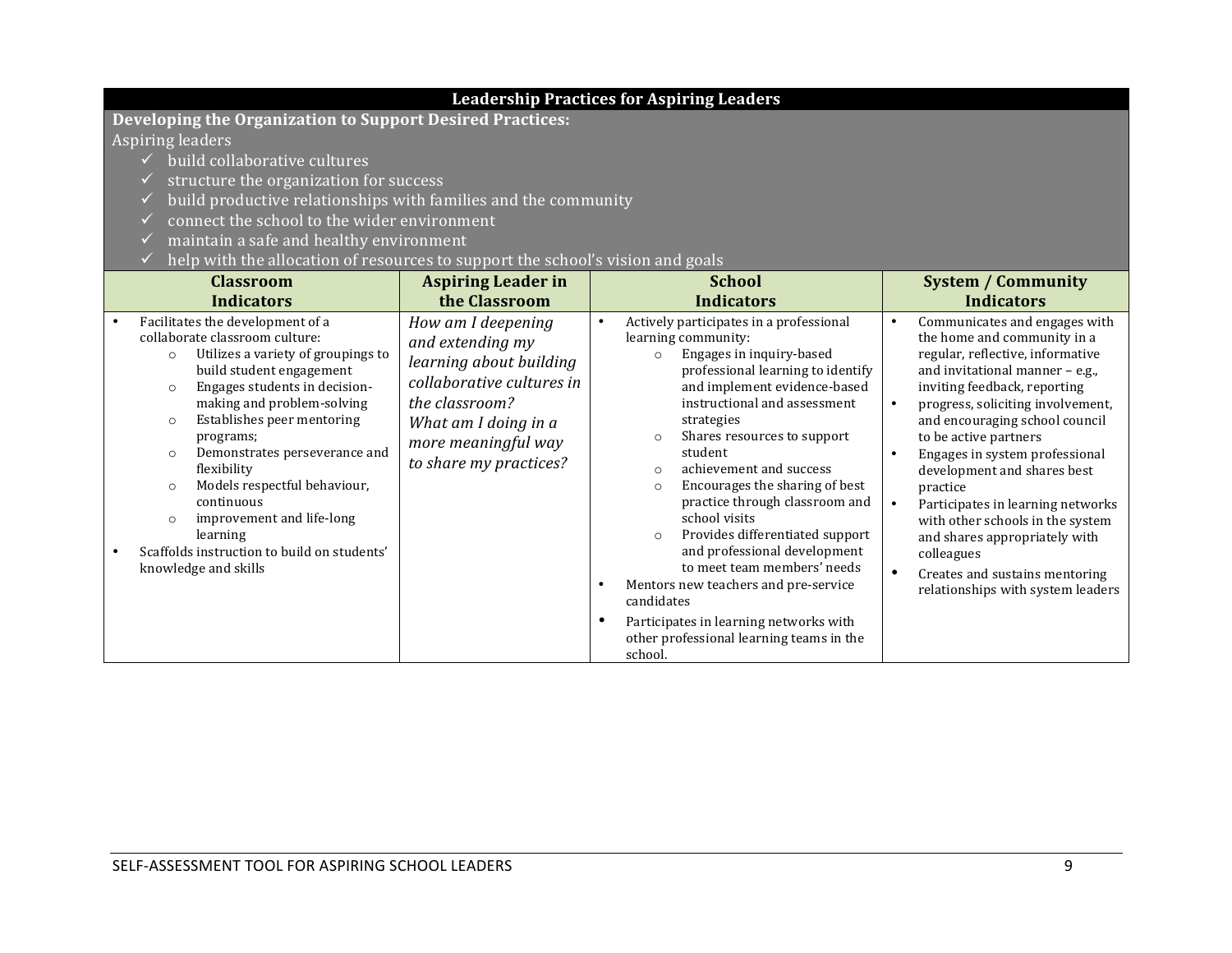| <b>Impact / Evidence / Reflection</b><br>What strategies do I use to implement these leadership practices?<br>What is the evidence of my influence on my school's learning conditions?<br>What do I need to change/improve/adapt?<br>What Personal Leadership Resources might help with improving my practice? |                               |               |                           |  |  |
|----------------------------------------------------------------------------------------------------------------------------------------------------------------------------------------------------------------------------------------------------------------------------------------------------------------|-------------------------------|---------------|---------------------------|--|--|
| <b>Classroom Indicators</b>                                                                                                                                                                                                                                                                                    | <b>Aspiring Leader in the</b> | <b>School</b> | <b>System / Community</b> |  |  |
|                                                                                                                                                                                                                                                                                                                | <b>Classroom</b>              |               |                           |  |  |
|                                                                                                                                                                                                                                                                                                                |                               |               |                           |  |  |
|                                                                                                                                                                                                                                                                                                                |                               |               |                           |  |  |
|                                                                                                                                                                                                                                                                                                                |                               |               |                           |  |  |
|                                                                                                                                                                                                                                                                                                                |                               |               |                           |  |  |
|                                                                                                                                                                                                                                                                                                                |                               |               |                           |  |  |
|                                                                                                                                                                                                                                                                                                                |                               |               |                           |  |  |
|                                                                                                                                                                                                                                                                                                                |                               |               |                           |  |  |
|                                                                                                                                                                                                                                                                                                                |                               |               |                           |  |  |
|                                                                                                                                                                                                                                                                                                                |                               |               |                           |  |  |
|                                                                                                                                                                                                                                                                                                                |                               |               |                           |  |  |
|                                                                                                                                                                                                                                                                                                                |                               |               |                           |  |  |
|                                                                                                                                                                                                                                                                                                                |                               |               |                           |  |  |
|                                                                                                                                                                                                                                                                                                                |                               |               |                           |  |  |
|                                                                                                                                                                                                                                                                                                                |                               |               |                           |  |  |
|                                                                                                                                                                                                                                                                                                                |                               |               |                           |  |  |
|                                                                                                                                                                                                                                                                                                                |                               |               |                           |  |  |
|                                                                                                                                                                                                                                                                                                                |                               |               |                           |  |  |
|                                                                                                                                                                                                                                                                                                                |                               |               |                           |  |  |
|                                                                                                                                                                                                                                                                                                                |                               |               |                           |  |  |
|                                                                                                                                                                                                                                                                                                                |                               |               |                           |  |  |
|                                                                                                                                                                                                                                                                                                                |                               |               |                           |  |  |
|                                                                                                                                                                                                                                                                                                                |                               |               |                           |  |  |
|                                                                                                                                                                                                                                                                                                                |                               |               |                           |  |  |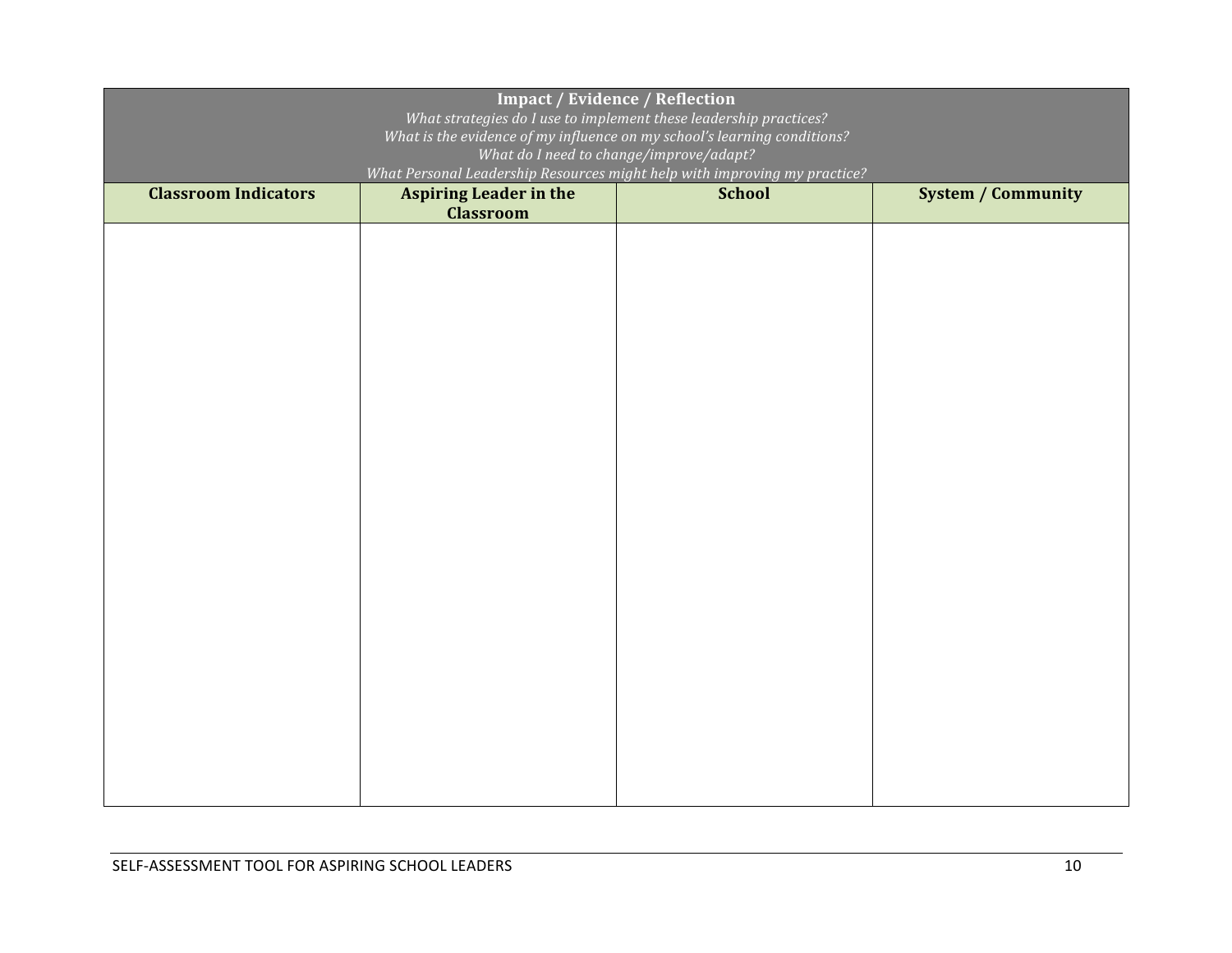|                                                                                                                                                                                                                                                                                                                                                                                                                                                                                                                                                                                                                                                                                                                                                                                                 | <b>Leadership Practices for Aspiring Leaders</b>                                                                                                                                     |                                                                                                                                                                                                                                                                                                                                                                                                                                                                                                                                                                                                                                                                                                       |                                                                                                                                                                                                                                                                                                                                                                                                                                                                                                                                                                                                                   |  |  |
|-------------------------------------------------------------------------------------------------------------------------------------------------------------------------------------------------------------------------------------------------------------------------------------------------------------------------------------------------------------------------------------------------------------------------------------------------------------------------------------------------------------------------------------------------------------------------------------------------------------------------------------------------------------------------------------------------------------------------------------------------------------------------------------------------|--------------------------------------------------------------------------------------------------------------------------------------------------------------------------------------|-------------------------------------------------------------------------------------------------------------------------------------------------------------------------------------------------------------------------------------------------------------------------------------------------------------------------------------------------------------------------------------------------------------------------------------------------------------------------------------------------------------------------------------------------------------------------------------------------------------------------------------------------------------------------------------------------------|-------------------------------------------------------------------------------------------------------------------------------------------------------------------------------------------------------------------------------------------------------------------------------------------------------------------------------------------------------------------------------------------------------------------------------------------------------------------------------------------------------------------------------------------------------------------------------------------------------------------|--|--|
| <b>Improving the Instructional Program</b>                                                                                                                                                                                                                                                                                                                                                                                                                                                                                                                                                                                                                                                                                                                                                      |                                                                                                                                                                                      |                                                                                                                                                                                                                                                                                                                                                                                                                                                                                                                                                                                                                                                                                                       |                                                                                                                                                                                                                                                                                                                                                                                                                                                                                                                                                                                                                   |  |  |
| Aspiring leaders                                                                                                                                                                                                                                                                                                                                                                                                                                                                                                                                                                                                                                                                                                                                                                                |                                                                                                                                                                                      |                                                                                                                                                                                                                                                                                                                                                                                                                                                                                                                                                                                                                                                                                                       |                                                                                                                                                                                                                                                                                                                                                                                                                                                                                                                                                                                                                   |  |  |
| Provide instructional support<br>✓                                                                                                                                                                                                                                                                                                                                                                                                                                                                                                                                                                                                                                                                                                                                                              |                                                                                                                                                                                      |                                                                                                                                                                                                                                                                                                                                                                                                                                                                                                                                                                                                                                                                                                       |                                                                                                                                                                                                                                                                                                                                                                                                                                                                                                                                                                                                                   |  |  |
|                                                                                                                                                                                                                                                                                                                                                                                                                                                                                                                                                                                                                                                                                                                                                                                                 | Monitor progress in student learning and school improvement                                                                                                                          |                                                                                                                                                                                                                                                                                                                                                                                                                                                                                                                                                                                                                                                                                                       |                                                                                                                                                                                                                                                                                                                                                                                                                                                                                                                                                                                                                   |  |  |
| <b>Classroom</b>                                                                                                                                                                                                                                                                                                                                                                                                                                                                                                                                                                                                                                                                                                                                                                                | <b>Aspiring Leader in the</b>                                                                                                                                                        | <b>School</b>                                                                                                                                                                                                                                                                                                                                                                                                                                                                                                                                                                                                                                                                                         | <b>System / Community</b>                                                                                                                                                                                                                                                                                                                                                                                                                                                                                                                                                                                         |  |  |
| <b>Indicators</b>                                                                                                                                                                                                                                                                                                                                                                                                                                                                                                                                                                                                                                                                                                                                                                               | <b>Classroom</b>                                                                                                                                                                     | <b>Indicators</b>                                                                                                                                                                                                                                                                                                                                                                                                                                                                                                                                                                                                                                                                                     | <b>Indicators</b>                                                                                                                                                                                                                                                                                                                                                                                                                                                                                                                                                                                                 |  |  |
| Uses data to establish student and<br>class learning profiles:<br>Assesses skills, knowledge,<br>$\circ$<br>learning styles and interests<br>Understands socio-economic<br>$\circ$<br>and cultural factors that may<br>impact learning<br>Utilizes evidence-based and<br>differentiated instructional strategies<br>to meet student needs and abilities<br>Engages students in meaningful and<br>$\bullet$<br>relevant learning activities<br>Utilizes a variety of assessment<br>strategies:<br>Assessment for learning<br>$\circ$<br>Assessment as learning<br>$\circ$<br>Assessment of learning<br>$\circ$<br>Provides additional resources to help<br>students achieve success<br>Incorporates 21st century content,<br>global perspectives, learning skills,<br>resources and technologies | How am I deepening and<br>extending my learning about<br>assessment for/as/of learning<br>in the classroom?<br>What am I doing in a more<br>meaningful way to share my<br>practices? | Advocates for at-risk learners:<br>Utilizes in-school<br>$\circ$<br>resource personnel to<br>support student<br>learning<br>Plans tiered<br>$\circ$<br>interventions - i.e<br>programs that are<br>individualized, precise<br>and guided by<br>evidence-based<br>practice<br>Engages in inquiry-based<br>professional learning to inform<br>instructional practices and to<br>contribute to a culture of<br>learning<br>Builds capacity by sharing and<br>encouraging others to take on<br>leadership roles<br>Creates a fiscally-responsible<br>$\bullet$<br>budget that supports the school<br>improvement plan<br>Models team-work and reflective<br>practice to sustain continuous<br>improvement | Utilizes system and community<br>$\bullet$<br>support personnel to plan tiered<br>interventions for at-risk learners<br>Engages school council in<br>$\bullet$<br>meaningful role supporting<br>learning and achievement for<br>students<br>Participates in learning networks<br>to share and implement best<br>practice and to support student<br>achievement<br>Attends system professional<br>$\bullet$<br>development programs,<br>encourages other to attend, and<br>shares learnings with school staff<br>$\bullet$<br>Supports community learning<br>opportunities (e.g., field trips,<br>cultural events) |  |  |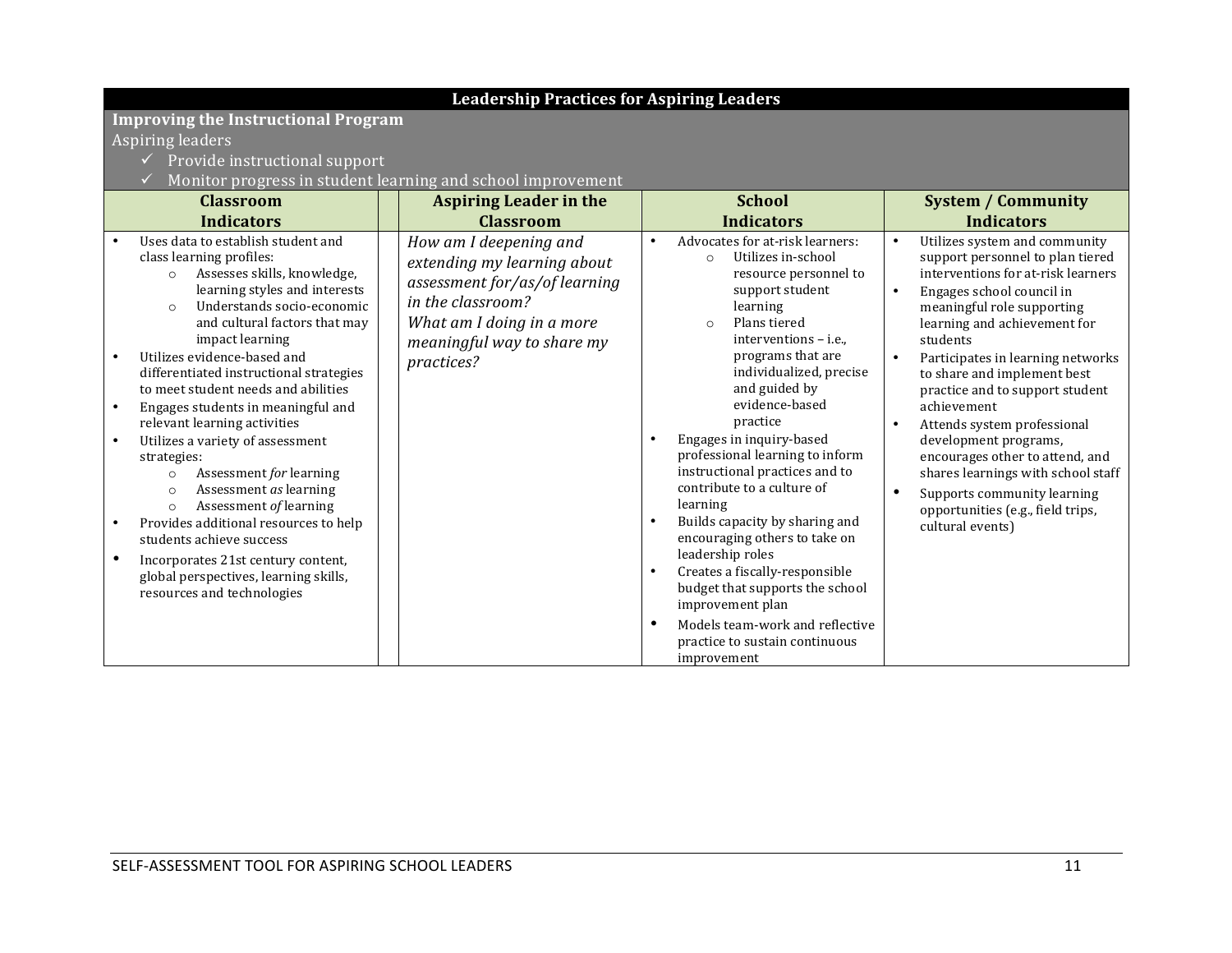| <b>Impact / Evidence / Reflection</b><br>What strategies do I use to implement these leadership practices?<br>What is the evidence of my influence on my school's learning conditions?<br>What do I need to change/improve/adapt?<br>What Personal Leadership Resources might help with improving my practice? |                                                   |               |                           |  |
|----------------------------------------------------------------------------------------------------------------------------------------------------------------------------------------------------------------------------------------------------------------------------------------------------------------|---------------------------------------------------|---------------|---------------------------|--|
| <b>Classroom</b>                                                                                                                                                                                                                                                                                               | <b>Aspiring Leader in the</b><br><b>Classroom</b> | <b>School</b> | <b>System / Community</b> |  |
|                                                                                                                                                                                                                                                                                                                |                                                   |               |                           |  |
|                                                                                                                                                                                                                                                                                                                |                                                   |               |                           |  |
|                                                                                                                                                                                                                                                                                                                |                                                   |               |                           |  |
|                                                                                                                                                                                                                                                                                                                |                                                   |               |                           |  |
|                                                                                                                                                                                                                                                                                                                |                                                   |               |                           |  |
|                                                                                                                                                                                                                                                                                                                |                                                   |               |                           |  |
|                                                                                                                                                                                                                                                                                                                |                                                   |               |                           |  |
|                                                                                                                                                                                                                                                                                                                |                                                   |               |                           |  |
|                                                                                                                                                                                                                                                                                                                |                                                   |               |                           |  |
|                                                                                                                                                                                                                                                                                                                |                                                   |               |                           |  |
|                                                                                                                                                                                                                                                                                                                |                                                   |               |                           |  |
|                                                                                                                                                                                                                                                                                                                |                                                   |               |                           |  |
|                                                                                                                                                                                                                                                                                                                |                                                   |               |                           |  |
|                                                                                                                                                                                                                                                                                                                |                                                   |               |                           |  |
|                                                                                                                                                                                                                                                                                                                |                                                   |               |                           |  |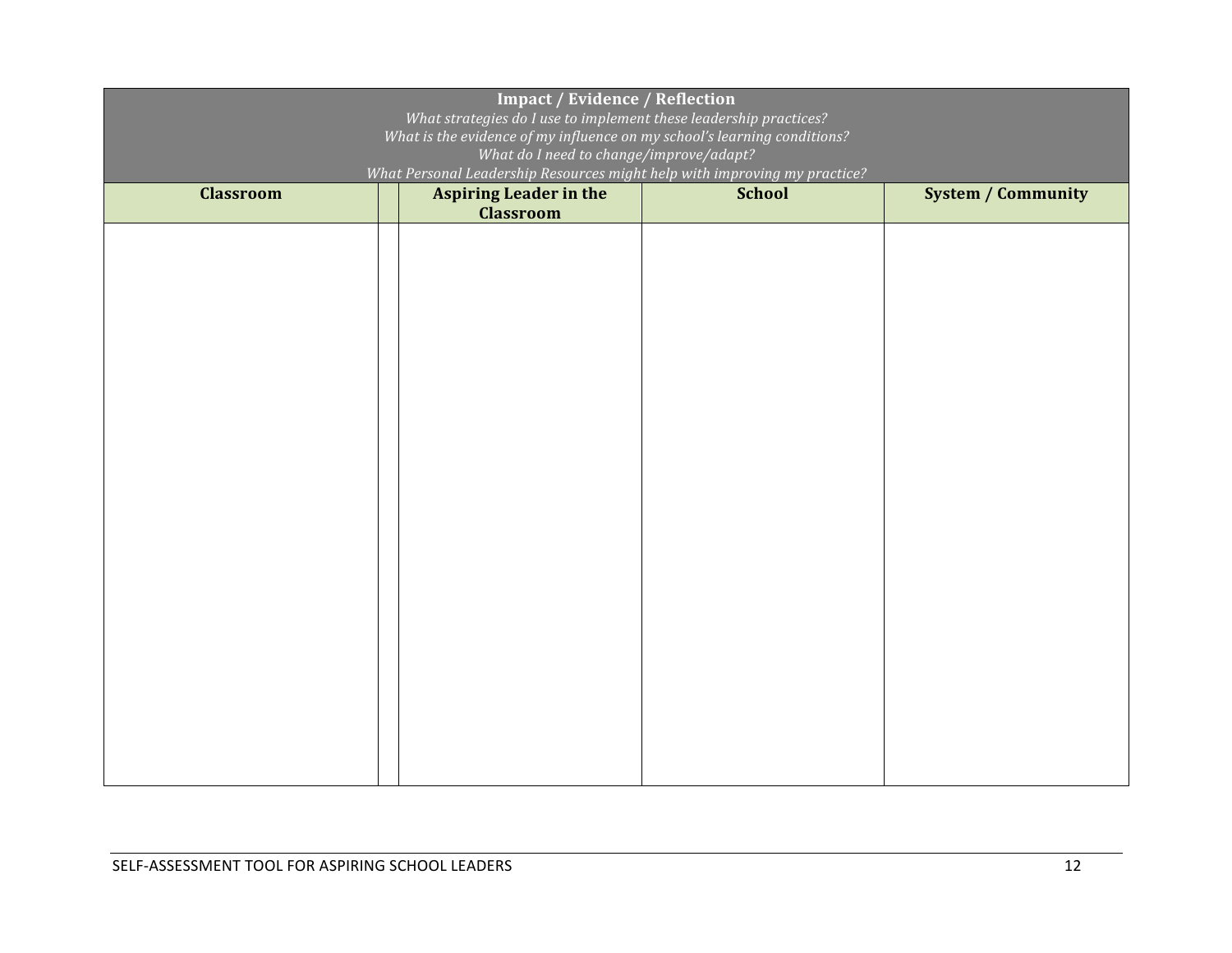|                                                                                                                                            | <b>Securing Accountability</b>                                                                                                                                                                                                                                                                                                                                                                                                                                                                                                                                                                                                                                                                                                                |                                                                                                                                                                              |  |                                                                                                                                                                                                                                                                                                                                                                                                                                                                                                                                                                                                              |                                                                                                                                                                                                                                                                                                                                                                                                                                                                                                                                                                    |  |  |
|--------------------------------------------------------------------------------------------------------------------------------------------|-----------------------------------------------------------------------------------------------------------------------------------------------------------------------------------------------------------------------------------------------------------------------------------------------------------------------------------------------------------------------------------------------------------------------------------------------------------------------------------------------------------------------------------------------------------------------------------------------------------------------------------------------------------------------------------------------------------------------------------------------|------------------------------------------------------------------------------------------------------------------------------------------------------------------------------|--|--------------------------------------------------------------------------------------------------------------------------------------------------------------------------------------------------------------------------------------------------------------------------------------------------------------------------------------------------------------------------------------------------------------------------------------------------------------------------------------------------------------------------------------------------------------------------------------------------------------|--------------------------------------------------------------------------------------------------------------------------------------------------------------------------------------------------------------------------------------------------------------------------------------------------------------------------------------------------------------------------------------------------------------------------------------------------------------------------------------------------------------------------------------------------------------------|--|--|
| Aspiring leaders are responsible for creating conditions for student success and contributing to the effective management of the school so |                                                                                                                                                                                                                                                                                                                                                                                                                                                                                                                                                                                                                                                                                                                                               |                                                                                                                                                                              |  |                                                                                                                                                                                                                                                                                                                                                                                                                                                                                                                                                                                                              |                                                                                                                                                                                                                                                                                                                                                                                                                                                                                                                                                                    |  |  |
| that everyone can focus on teaching and learning. They are accountable to students, parents, the community, supervisors and to the Board   |                                                                                                                                                                                                                                                                                                                                                                                                                                                                                                                                                                                                                                                                                                                                               |                                                                                                                                                                              |  |                                                                                                                                                                                                                                                                                                                                                                                                                                                                                                                                                                                                              |                                                                                                                                                                                                                                                                                                                                                                                                                                                                                                                                                                    |  |  |
|                                                                                                                                            | for ensuring that students benefit from a high quality education.                                                                                                                                                                                                                                                                                                                                                                                                                                                                                                                                                                                                                                                                             |                                                                                                                                                                              |  |                                                                                                                                                                                                                                                                                                                                                                                                                                                                                                                                                                                                              |                                                                                                                                                                                                                                                                                                                                                                                                                                                                                                                                                                    |  |  |
|                                                                                                                                            | <b>Classroom</b>                                                                                                                                                                                                                                                                                                                                                                                                                                                                                                                                                                                                                                                                                                                              | <b>Aspiring Leader in the</b>                                                                                                                                                |  | <b>School</b>                                                                                                                                                                                                                                                                                                                                                                                                                                                                                                                                                                                                | <b>System / Community</b>                                                                                                                                                                                                                                                                                                                                                                                                                                                                                                                                          |  |  |
|                                                                                                                                            | <b>Indicators</b>                                                                                                                                                                                                                                                                                                                                                                                                                                                                                                                                                                                                                                                                                                                             | <b>Classroom</b>                                                                                                                                                             |  | <b>Indicators</b>                                                                                                                                                                                                                                                                                                                                                                                                                                                                                                                                                                                            | <b>Indicators</b>                                                                                                                                                                                                                                                                                                                                                                                                                                                                                                                                                  |  |  |
|                                                                                                                                            | Ensure a positive, safe learning<br>environment<br>Maximizes student engagement by<br>establishing effective classroom<br>management practices and by protecting<br>instructional time<br>Utilizes relevant data to:<br>Inform instructional and<br>$\circ$<br>assessment practices<br>Improve student achievement<br>$\circ$<br>Close achievement gaps<br>$\circ$<br>Uses diagnostic, formative and summative<br>assessment practices to accurately evaluate<br>students<br>Identifies and provides support for at-risk<br>learners<br>Develops annual learning plans based on:<br>Reflective practice<br>$\circ$<br>Sustaining continuous<br>$\circ$<br>improvement aligned with<br>divisional / department and<br>school improvement plans | How am I deepening and<br>extending my learning and<br>supporting all learners in the<br>classroom?<br>What am I doing in a more<br>meaningful way to share my<br>practices? |  | Utilizes data to measure and<br>report results of divisional,<br>department and school<br>improvement plans<br>Responds to individual learning<br>$\bullet$<br>needs by planning and<br>monitoring timely and tiered<br>interventions in collaboration<br>with school support personnel<br>Promotes and sustains student<br>well-being and positive student<br>behaviour in a safe and healthy<br>learning environment<br>Models effective supervision<br>$\bullet$<br>practices and reporting<br>responsibilities<br>Understands and implements all<br>school and organizational<br>policies and procedures | Accepts constructive<br>$\bullet$<br>feedback from system<br>reviews and incorporates<br>suggestions in divisional /<br>department and school<br>improvement plans<br>Consistently communicates<br>with parents to:<br>Report student progress<br>$\bullet$<br>Solve problems and celebrate<br>$\bullet$<br>successes<br>Promotes the school to<br>$\bullet$<br>strengthen relationships<br>between the school, home<br>and the community<br>Ensures students and parents<br>understand the full range of<br>pathways, programs and<br>supports that are available |  |  |
|                                                                                                                                            | Engages in ongoing communication with<br>parents in regards to student progress                                                                                                                                                                                                                                                                                                                                                                                                                                                                                                                                                                                                                                                               |                                                                                                                                                                              |  |                                                                                                                                                                                                                                                                                                                                                                                                                                                                                                                                                                                                              |                                                                                                                                                                                                                                                                                                                                                                                                                                                                                                                                                                    |  |  |

## **Leadership Practices for Aspiring Leaders**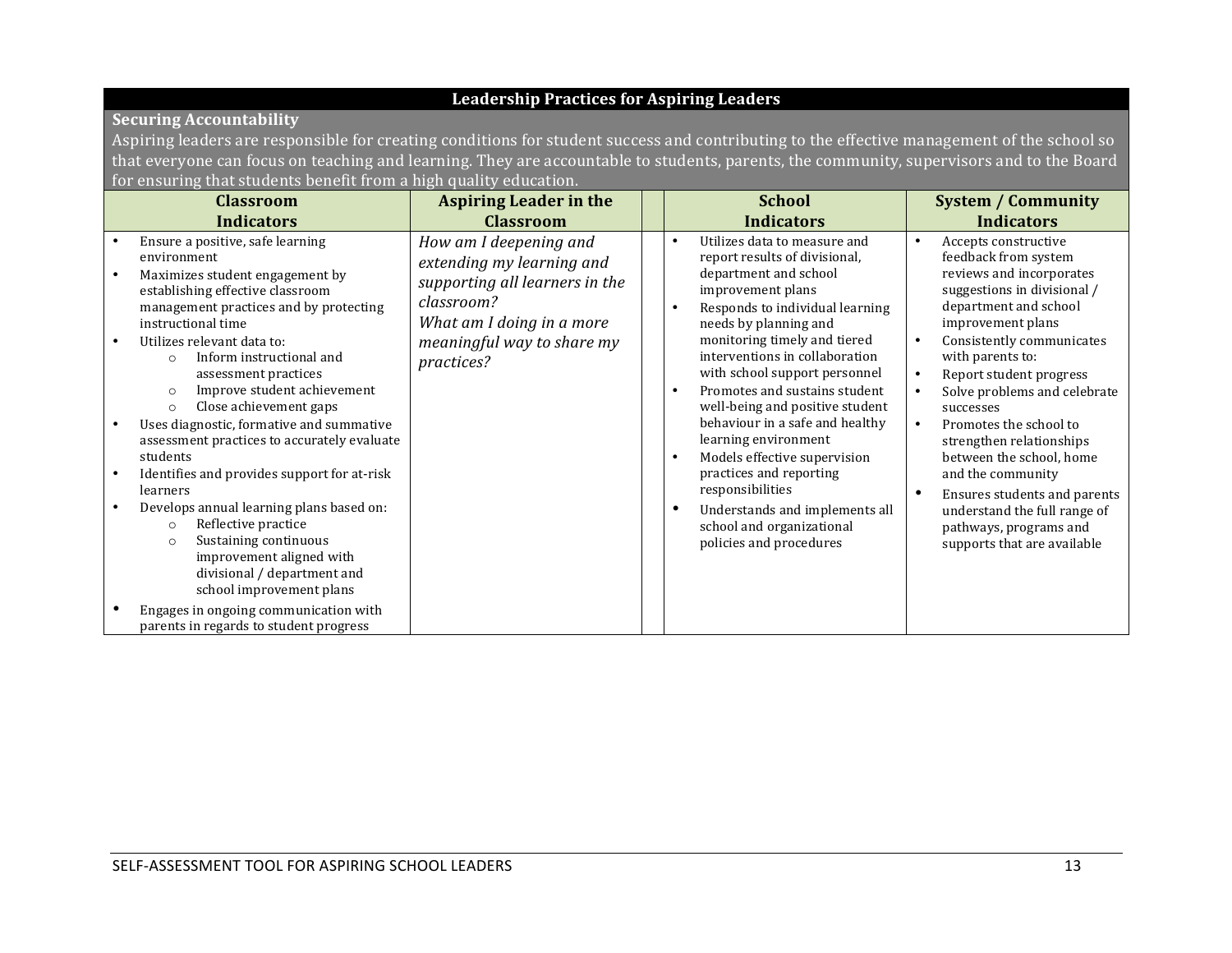| <b>Impact / Evidence / Reflection</b><br>What strategies do I use to implement these leadership practices?<br>What is the evidence of my influence on my school's learning conditions?<br>What do I need to change/improve/adapt? |                                                                                                                                                          |  |  |  |  |  |
|-----------------------------------------------------------------------------------------------------------------------------------------------------------------------------------------------------------------------------------|----------------------------------------------------------------------------------------------------------------------------------------------------------|--|--|--|--|--|
| <b>Classroom</b>                                                                                                                                                                                                                  | What Personal Leadership Resources might help with improving my practice?<br><b>School</b><br><b>System / Community</b><br><b>Aspiring Leader in the</b> |  |  |  |  |  |
|                                                                                                                                                                                                                                   | <b>Classroom</b>                                                                                                                                         |  |  |  |  |  |
|                                                                                                                                                                                                                                   |                                                                                                                                                          |  |  |  |  |  |
|                                                                                                                                                                                                                                   |                                                                                                                                                          |  |  |  |  |  |
|                                                                                                                                                                                                                                   |                                                                                                                                                          |  |  |  |  |  |
|                                                                                                                                                                                                                                   |                                                                                                                                                          |  |  |  |  |  |
|                                                                                                                                                                                                                                   |                                                                                                                                                          |  |  |  |  |  |
|                                                                                                                                                                                                                                   |                                                                                                                                                          |  |  |  |  |  |
|                                                                                                                                                                                                                                   |                                                                                                                                                          |  |  |  |  |  |
|                                                                                                                                                                                                                                   |                                                                                                                                                          |  |  |  |  |  |
|                                                                                                                                                                                                                                   |                                                                                                                                                          |  |  |  |  |  |
|                                                                                                                                                                                                                                   |                                                                                                                                                          |  |  |  |  |  |
|                                                                                                                                                                                                                                   |                                                                                                                                                          |  |  |  |  |  |
|                                                                                                                                                                                                                                   |                                                                                                                                                          |  |  |  |  |  |
|                                                                                                                                                                                                                                   |                                                                                                                                                          |  |  |  |  |  |
|                                                                                                                                                                                                                                   |                                                                                                                                                          |  |  |  |  |  |
|                                                                                                                                                                                                                                   |                                                                                                                                                          |  |  |  |  |  |
|                                                                                                                                                                                                                                   |                                                                                                                                                          |  |  |  |  |  |
|                                                                                                                                                                                                                                   |                                                                                                                                                          |  |  |  |  |  |
|                                                                                                                                                                                                                                   |                                                                                                                                                          |  |  |  |  |  |
|                                                                                                                                                                                                                                   |                                                                                                                                                          |  |  |  |  |  |
|                                                                                                                                                                                                                                   |                                                                                                                                                          |  |  |  |  |  |
|                                                                                                                                                                                                                                   |                                                                                                                                                          |  |  |  |  |  |
|                                                                                                                                                                                                                                   |                                                                                                                                                          |  |  |  |  |  |
|                                                                                                                                                                                                                                   |                                                                                                                                                          |  |  |  |  |  |
|                                                                                                                                                                                                                                   |                                                                                                                                                          |  |  |  |  |  |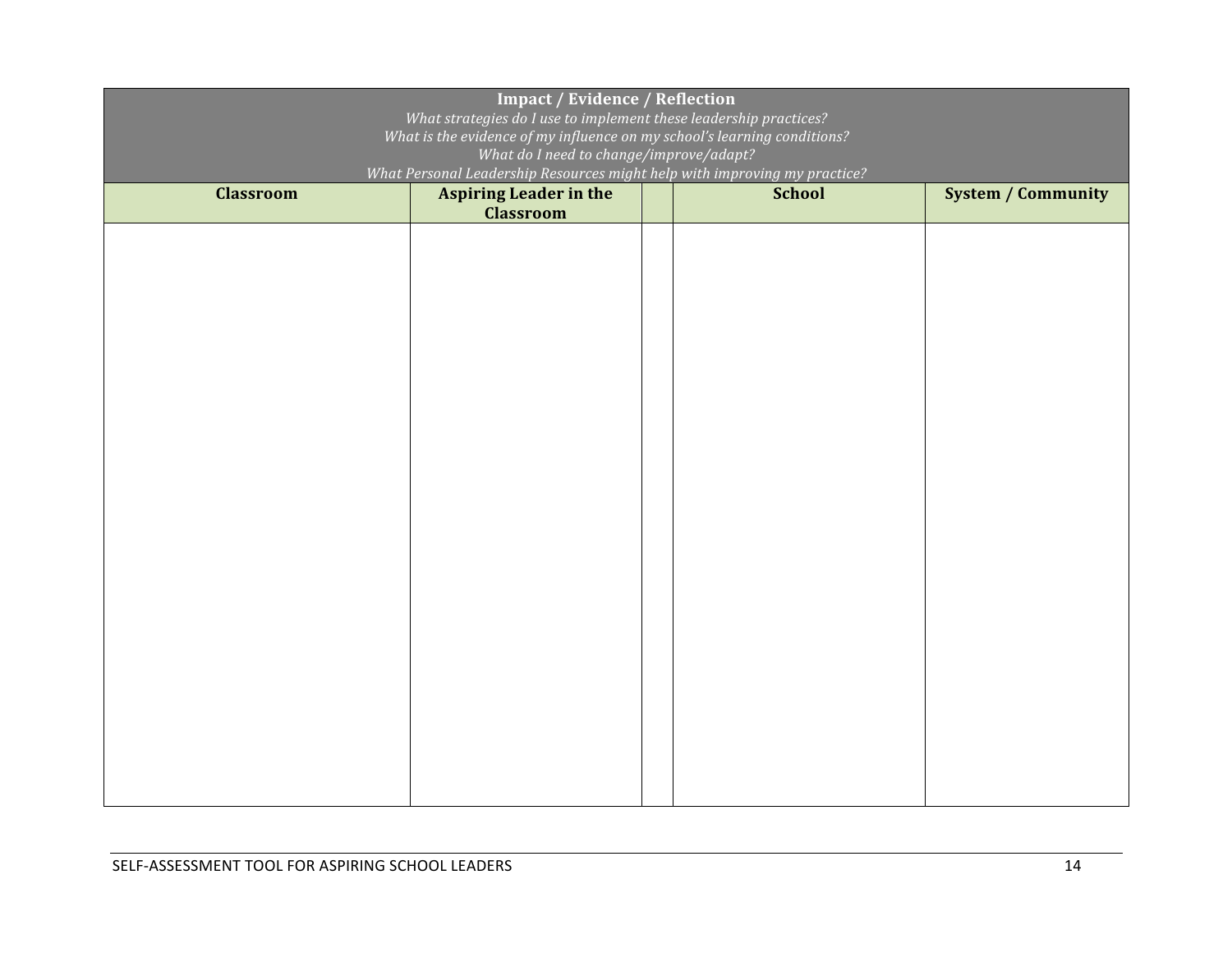## **Personal Leadership Resources**

## I draw upon the personal leadership resources to effectively enact leadership practices

The OLF describes the characteristics of effective leaders such as optimism, emotional intelligence and problem solving abilities, which the research indicates create the variation among leaders in how well they are able to enact the framework practices. Personal self assessment of the characteristics associated with cognitive, social and psychological resources is a critical component of leadership growth and development. The purpose of this tool is to assist aspiring leaders in identifying those characteristics that are contributing to or detracting **from effective leadership practices. Cognitive Resources** Problem-solving expertise and knowledge about conditions which have direct effects on student learning and which can be influenced by schools. **Social Resources** The ability to understand the feelings, thoughts and behaviours of persons, including oneself, in interpersonal situations and to act appropriately on that understanding. **Psychological Resources** The characteristics that enable leaders to be productive and effective in the highly complex environment of school leadership. **Problem-solving expertise** I spend time analyzing the nature of a problem, before seeking a solution. • I prioritize problem-solving efforts based on impact on student learning. My values and principles are central to how I respond to problems. I remain calm and confident during the problem-solving process. **Perceive emotions** • I am able to recognize my own emotional responses and how those emotional responses influence my actions. • I am able to recognize the emotions of others. **Optimism** I am usually able to see many ways around a problem. • I see the positive elements of most situations.<br>• I annuare school leadership with an I approach school leadership with an optimistic point of view. **Knowledge about School and Classroom Conditions** I am knowledgeable about powerful learning conditions in the school and classroom. I am aware of my students' emotions from their behaviour. • I am aware of my colleagues' emotions from their behaviour. I understand the influence of family conditions on student learning and implement policies to improve parental involvement. **Manage emotions** I am able to understand my own emotional responses and reflect on the potential consequences of those responses. • I am able to help others to be more reflective about their own emotional responses and to reflect on the potential consequences of those responses. I am usually able to calm my school colleagues when they are feeling agitated. **Self-efficacy** • I feel confident analyzing long-term problems to find solutions for my classroom. • I have confidence in my ability to achieve the goals I set in my job. • I will persist in a task regardless of the obstacles. **Systems Thinking** • I am able to understand the dense. complex, and reciprocal connections among different elements of the organization. • I have foresight to engage the organization in likely futures and consequences for action. Act in emotionally appropriate ways • I am able to control my own emotions. • I am able to control my temper and handle difficulties rationally. • I can usually persuade my school colleagues to act in emotionally appropriate ways in our school. • My school colleagues can usually rely on me to help calm them down when they get upset. **Resiliency** • I usually take stressful things at work in stride. • I thrive in challenging situations and am able to rise to the occasion. • When things are uncertain for me at work, I usually expect the best.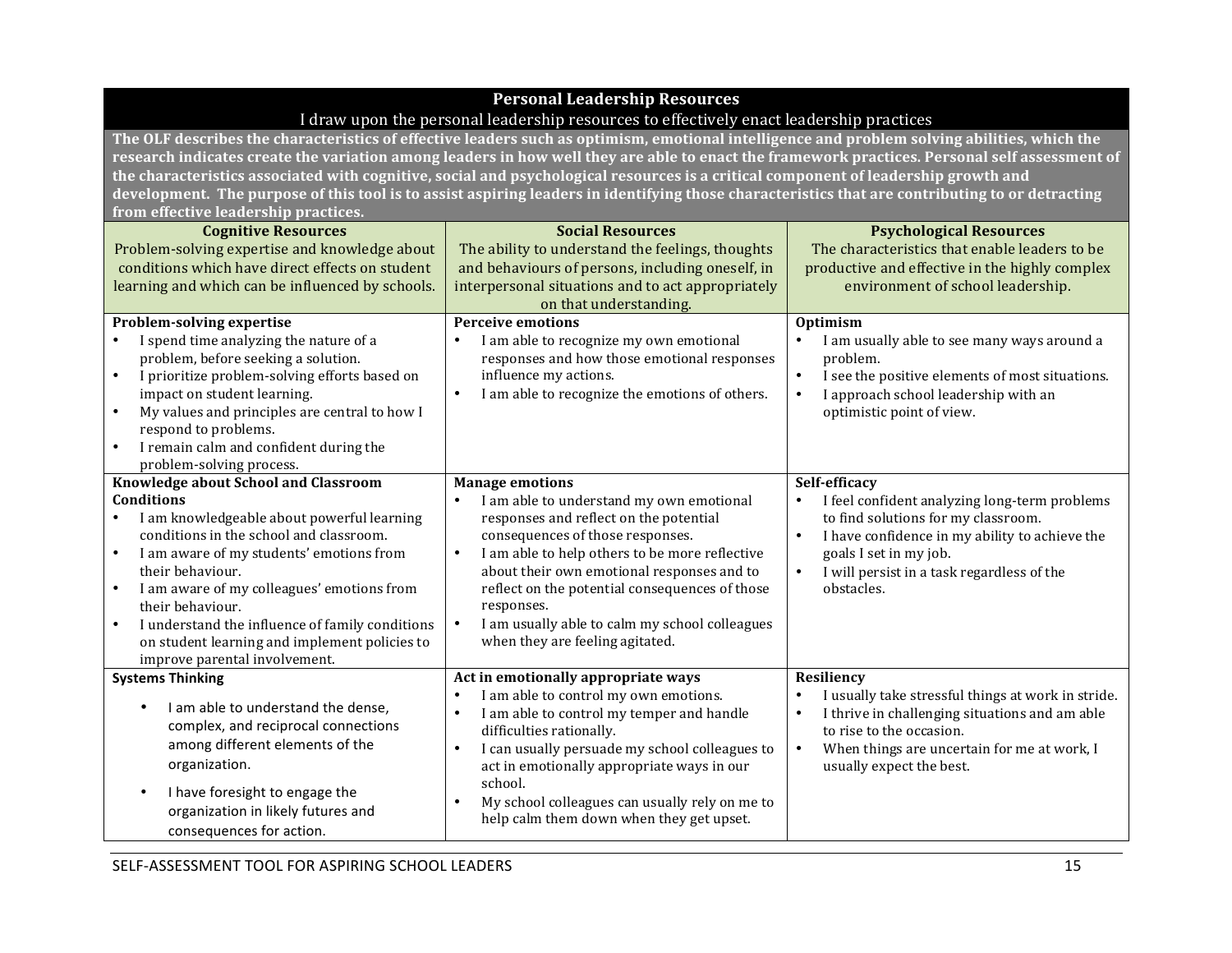|                            |                                                                                                             | Proactivity                                                                                                           |
|----------------------------|-------------------------------------------------------------------------------------------------------------|-----------------------------------------------------------------------------------------------------------------------|
|                            |                                                                                                             | I am able to stimulate and effectively<br>$\bullet$<br>manage change on a large scale under<br>complex circumstances. |
|                            |                                                                                                             | I demonstrate initiative and perseverance<br>$\bullet$<br>in bringing about meaningful change.                        |
|                            | Reflect upon your own experiences.                                                                          |                                                                                                                       |
|                            | When did you feel confident in these situations?                                                            |                                                                                                                       |
|                            | When did you not feel confident?                                                                            |                                                                                                                       |
| <b>Cognitive Resources</b> | What steps are you taking to further develop your personal leadership resources?<br><b>Social Resources</b> | <b>Psychological Resources</b>                                                                                        |
|                            |                                                                                                             |                                                                                                                       |
|                            |                                                                                                             |                                                                                                                       |
|                            |                                                                                                             |                                                                                                                       |
|                            |                                                                                                             |                                                                                                                       |
|                            |                                                                                                             |                                                                                                                       |
|                            |                                                                                                             |                                                                                                                       |
|                            |                                                                                                             |                                                                                                                       |
|                            |                                                                                                             |                                                                                                                       |
|                            |                                                                                                             |                                                                                                                       |
|                            |                                                                                                             |                                                                                                                       |
|                            |                                                                                                             |                                                                                                                       |
|                            |                                                                                                             |                                                                                                                       |
|                            |                                                                                                             |                                                                                                                       |
|                            |                                                                                                             |                                                                                                                       |
|                            |                                                                                                             |                                                                                                                       |
|                            |                                                                                                             |                                                                                                                       |
|                            |                                                                                                             |                                                                                                                       |
|                            |                                                                                                             |                                                                                                                       |
|                            |                                                                                                             |                                                                                                                       |
|                            |                                                                                                             |                                                                                                                       |
|                            |                                                                                                             |                                                                                                                       |
|                            |                                                                                                             |                                                                                                                       |
|                            |                                                                                                             |                                                                                                                       |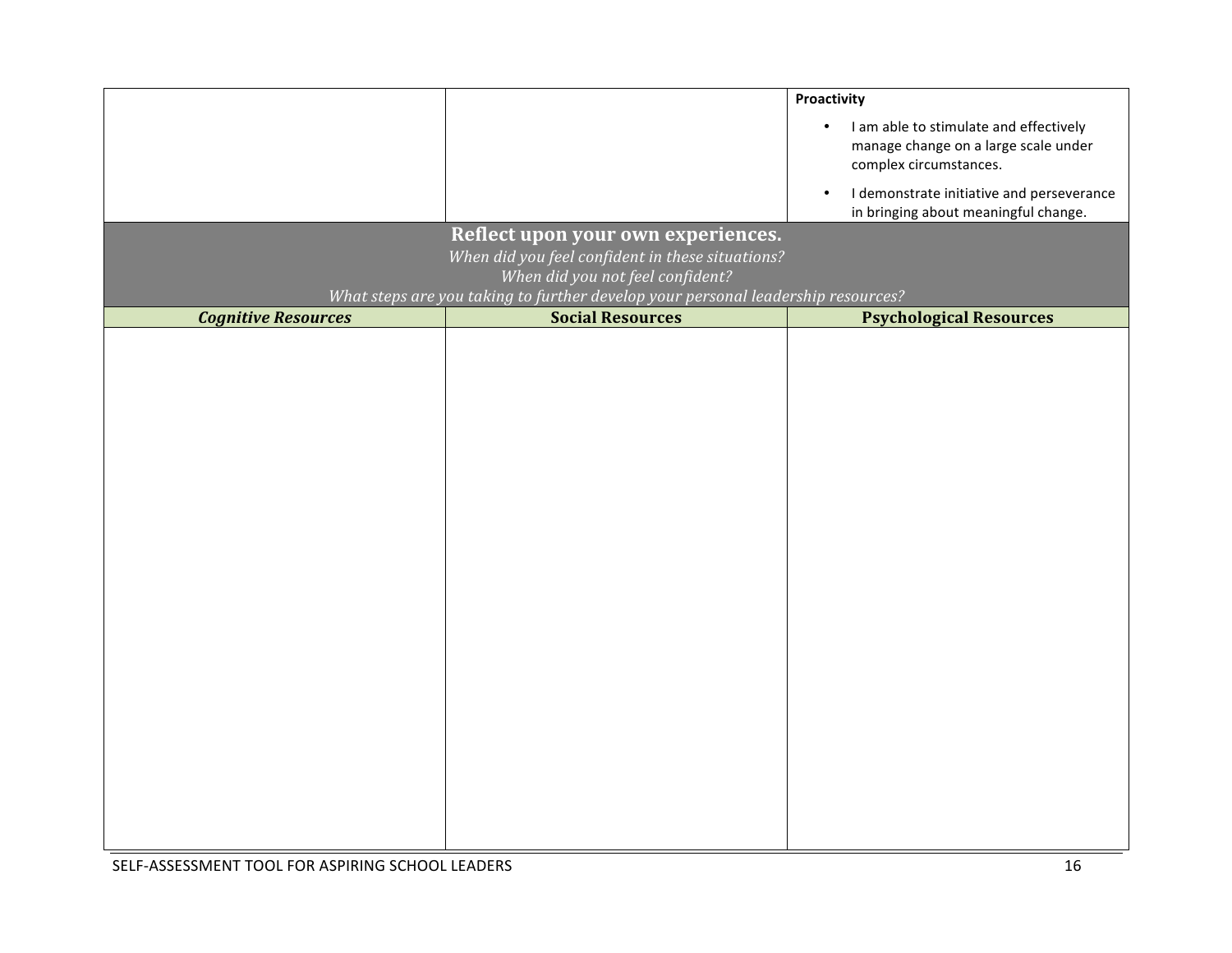| <b>Next Level of Learning</b><br>What strategies do I use to implement these leadership practices?<br>What do I need to change, improve or adapt?<br>What personal leadership resources might help with improving my practice? |                               |               |                           |  |
|--------------------------------------------------------------------------------------------------------------------------------------------------------------------------------------------------------------------------------|-------------------------------|---------------|---------------------------|--|
| <b>Classroom</b>                                                                                                                                                                                                               | <b>Aspiring Leader in the</b> | <b>School</b> | <b>System / Community</b> |  |
|                                                                                                                                                                                                                                | <b>Classroom</b>              |               |                           |  |
|                                                                                                                                                                                                                                |                               |               |                           |  |
|                                                                                                                                                                                                                                |                               |               |                           |  |
|                                                                                                                                                                                                                                |                               |               |                           |  |
|                                                                                                                                                                                                                                |                               |               |                           |  |
|                                                                                                                                                                                                                                |                               |               |                           |  |
|                                                                                                                                                                                                                                |                               |               |                           |  |
|                                                                                                                                                                                                                                |                               |               |                           |  |
|                                                                                                                                                                                                                                |                               |               |                           |  |
|                                                                                                                                                                                                                                |                               |               |                           |  |
|                                                                                                                                                                                                                                |                               |               |                           |  |
|                                                                                                                                                                                                                                |                               |               |                           |  |
|                                                                                                                                                                                                                                |                               |               |                           |  |
|                                                                                                                                                                                                                                |                               |               |                           |  |
|                                                                                                                                                                                                                                |                               |               |                           |  |
|                                                                                                                                                                                                                                |                               |               |                           |  |
|                                                                                                                                                                                                                                |                               |               |                           |  |
|                                                                                                                                                                                                                                |                               |               |                           |  |
|                                                                                                                                                                                                                                |                               |               |                           |  |
|                                                                                                                                                                                                                                |                               |               |                           |  |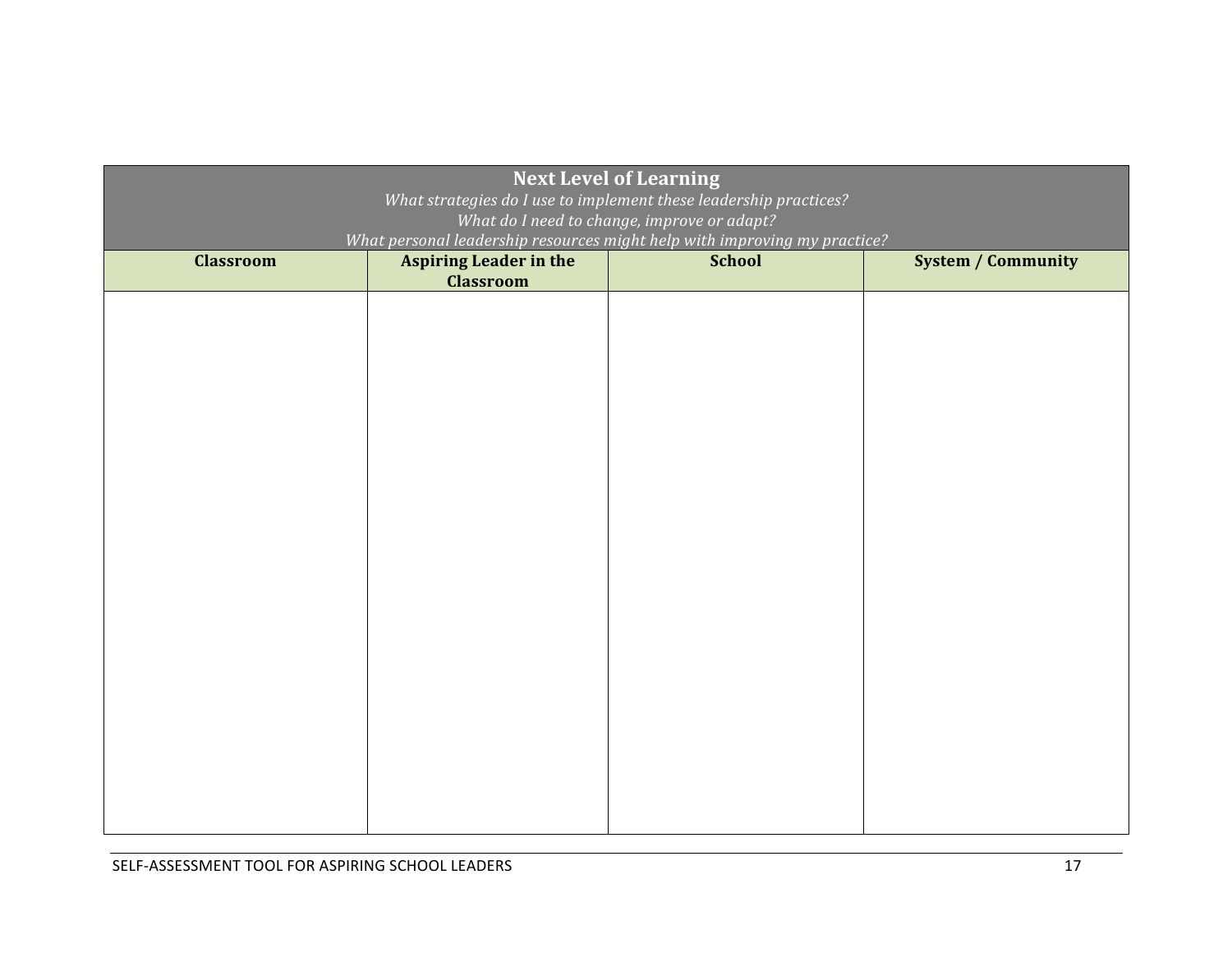*Next Steps for Leadership Development:***As you consider each domain described in the self-assessment tool, ask yourself to what extent you demonstrate each leadership practice. Select the most suitable response.**

**Setting Directions**

*Building a shared vision*

|                                           | 1                                                                              | $\overline{2}$                                      | 3       | $\overline{4}$ |  |  |  |
|-------------------------------------------|--------------------------------------------------------------------------------|-----------------------------------------------------|---------|----------------|--|--|--|
|                                           | Not at all evident                                                             | Somewhat evident                                    | Evident | Very evident   |  |  |  |
|                                           | Identifying specific, shared short-term goals                                  |                                                     |         |                |  |  |  |
|                                           | 1                                                                              | $\overline{2}$                                      | 3       | $\overline{4}$ |  |  |  |
|                                           | Not at all evident                                                             | Somewhat evident                                    | Evident | Very evident   |  |  |  |
|                                           | <b>Creating high expectations</b>                                              |                                                     |         |                |  |  |  |
|                                           | 1                                                                              | $\overline{2}$                                      | 3       | $\overline{4}$ |  |  |  |
|                                           | Not at all evident                                                             | Somewhat evident                                    | Evident | Very evident   |  |  |  |
| <b>Communicating the vision and goals</b> |                                                                                |                                                     |         |                |  |  |  |
|                                           | 1                                                                              | $\overline{2}$                                      | 3       | $\overline{4}$ |  |  |  |
|                                           | Not at all evident                                                             | Somewhat evident                                    | Evident | Very evident   |  |  |  |
|                                           |                                                                                | <b>Building Relationships and Developing People</b> |         |                |  |  |  |
|                                           | Providing support and demonstrating consideration for individual staff members |                                                     |         |                |  |  |  |
|                                           | 1                                                                              | $\overline{2}$                                      | 3       | $\overline{4}$ |  |  |  |
|                                           | Not at all evident                                                             | Somewhat evident                                    | Evident | Very evident   |  |  |  |
|                                           |                                                                                |                                                     |         |                |  |  |  |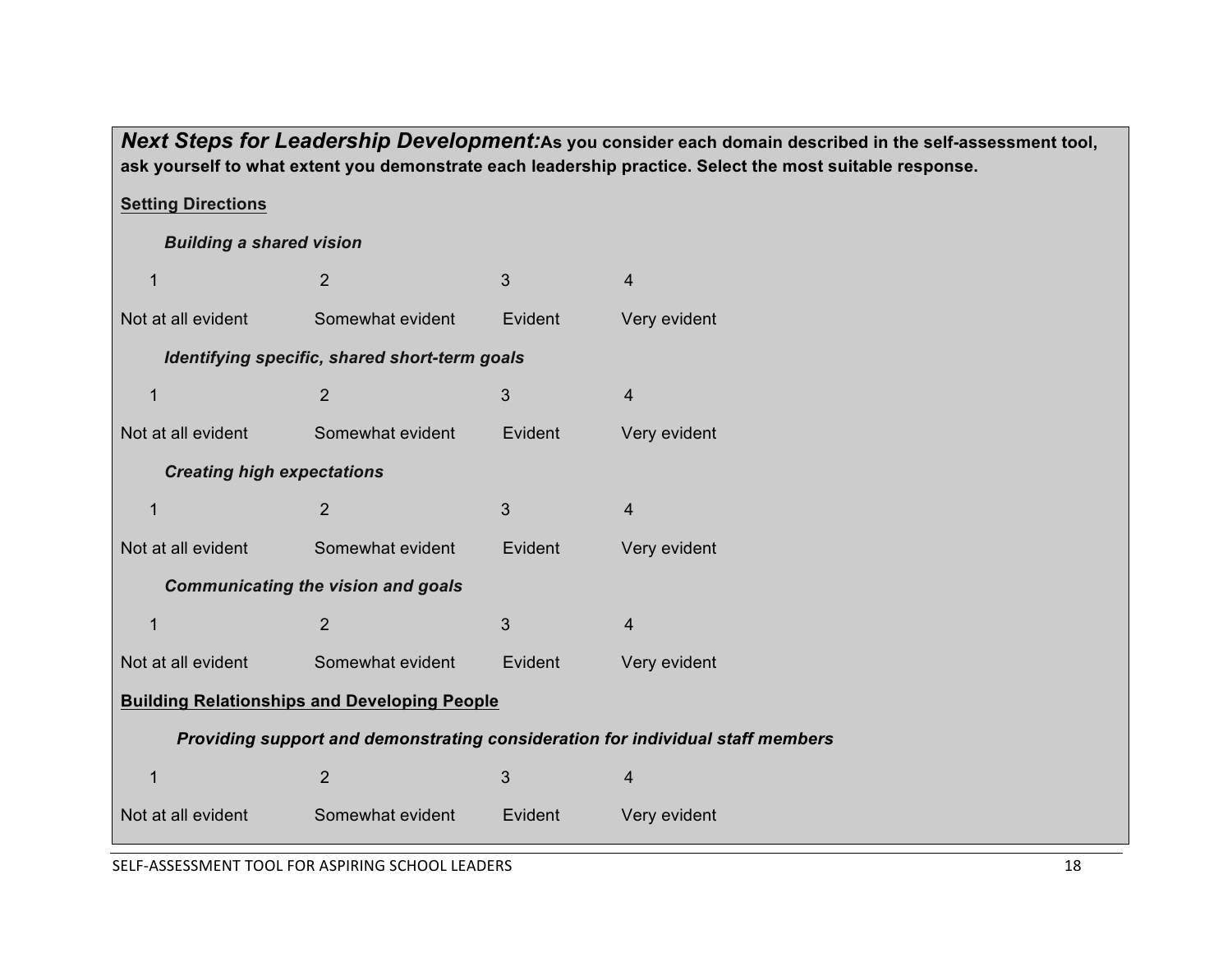| Stimulating growth in the professional capacities of staff                            |                  |         |                |  |  |  |
|---------------------------------------------------------------------------------------|------------------|---------|----------------|--|--|--|
| $\mathbf{1}$                                                                          | $\overline{2}$   | 3       | $\overline{4}$ |  |  |  |
| Not at all evident                                                                    | Somewhat evident | Evident | Very evident   |  |  |  |
| Modelling the school's values and practices                                           |                  |         |                |  |  |  |
| $\mathbf 1$                                                                           | $\overline{2}$   | 3       | $\overline{4}$ |  |  |  |
| Not at all evident                                                                    | Somewhat evident | Evident | Very evident   |  |  |  |
| Building trusting relationships with and among staff, students and parents            |                  |         |                |  |  |  |
| $\mathbf{1}$                                                                          | $\overline{2}$   | 3       | $\overline{4}$ |  |  |  |
| Not at all evident                                                                    | Somewhat evident | Evident | Very evident   |  |  |  |
| Establishing productive working relationships with teacher federation representatives |                  |         |                |  |  |  |
| $\mathbf 1$                                                                           | $\overline{2}$   | 3       | $\overline{4}$ |  |  |  |
| Not at all evident                                                                    | Somewhat evident | Evident | Very evident   |  |  |  |
| <b>Developing the Organization to Support Desired Practices</b>                       |                  |         |                |  |  |  |
| <b>Building collaborative cultures and distributing leadership</b>                    |                  |         |                |  |  |  |
| 1                                                                                     | $\overline{2}$   | 3       | 4              |  |  |  |
| Not at all evident                                                                    | Somewhat evident | Evident | Very evident   |  |  |  |
| Structuring the organization to facilitate collaboration                              |                  |         |                |  |  |  |
| $\mathbf{1}$                                                                          | $\overline{2}$   | 3       | $\overline{4}$ |  |  |  |
| Not at all evident                                                                    | Somewhat evident | Evident | Very evident   |  |  |  |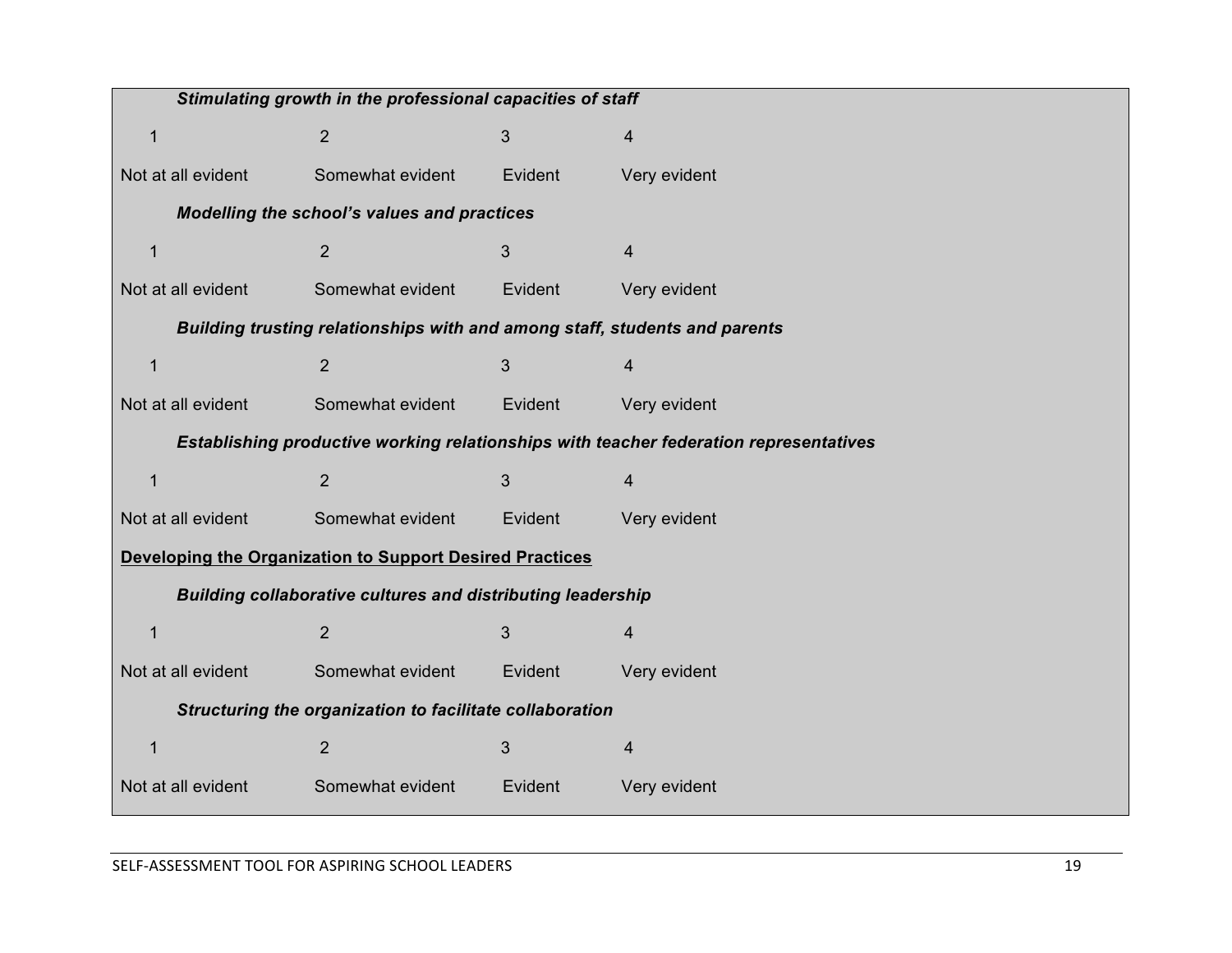| Building productive relationships with families and the community |                                                |         |                         |  |  |  |
|-------------------------------------------------------------------|------------------------------------------------|---------|-------------------------|--|--|--|
| 1                                                                 | $\overline{2}$                                 | 3       | 4                       |  |  |  |
| Not at all evident                                                | Somewhat evident                               | Evident | Very evident            |  |  |  |
|                                                                   | Connecting the school to the wider environment |         |                         |  |  |  |
| 1                                                                 | 2                                              | 3       | $\overline{4}$          |  |  |  |
| Not at all evident                                                | Somewhat evident                               | Evident | Very evident            |  |  |  |
| Maintaining a safe and healthy environment                        |                                                |         |                         |  |  |  |
| 1                                                                 | 2                                              | 3       | $\overline{4}$          |  |  |  |
| Not at all evident                                                | Somewhat evident                               | Evident | Very evident            |  |  |  |
| Allocating resources in support of the school's vision and goals  |                                                |         |                         |  |  |  |
| 1                                                                 | $\overline{2}$                                 | 3       | $\overline{4}$          |  |  |  |
| Not at all evident                                                | Somewhat evident                               | Evident | Very evident            |  |  |  |
| <b>Improving the Instructional Program</b>                        |                                                |         |                         |  |  |  |
| <b>Staffing the instructional program</b>                         |                                                |         |                         |  |  |  |
| 1                                                                 | $\overline{2}$                                 | 3       | $\overline{4}$          |  |  |  |
| Not at all evident                                                | Somewhat evident                               | Evident | Very evident            |  |  |  |
| <b>Providing instructional support</b>                            |                                                |         |                         |  |  |  |
|                                                                   | $\overline{2}$                                 | 3       | $\overline{\mathbf{4}}$ |  |  |  |
| Not at all evident                                                | Somewhat evident                               | Evident | Very evident            |  |  |  |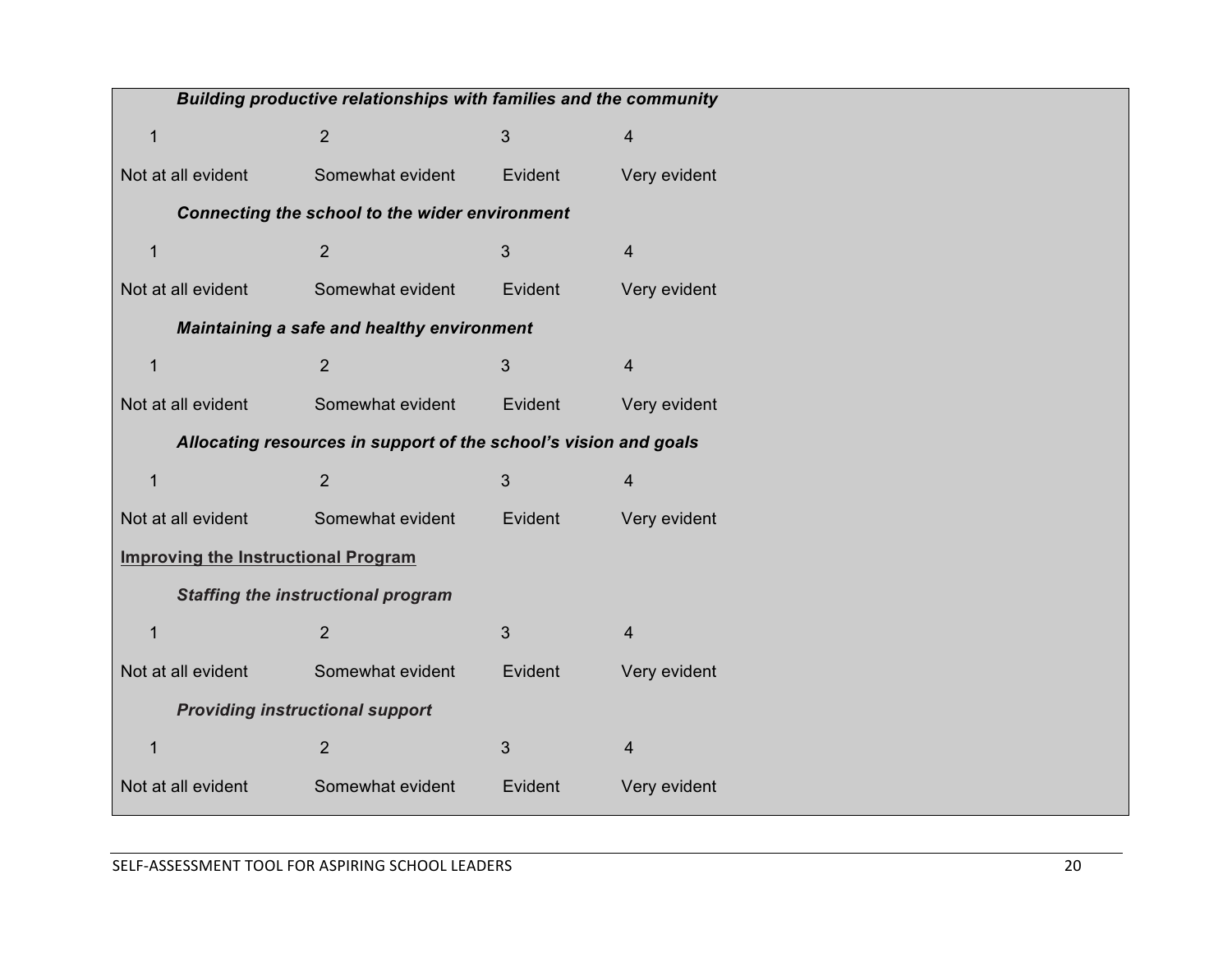| Monitoring progress in student learning and school improvement                                                                                                                                                                                                                                                                                                                                                                                                                                                                                           |                                                        |         |              |  |  |  |
|----------------------------------------------------------------------------------------------------------------------------------------------------------------------------------------------------------------------------------------------------------------------------------------------------------------------------------------------------------------------------------------------------------------------------------------------------------------------------------------------------------------------------------------------------------|--------------------------------------------------------|---------|--------------|--|--|--|
| 1                                                                                                                                                                                                                                                                                                                                                                                                                                                                                                                                                        | 2                                                      | 3       | 4            |  |  |  |
| Not at all evident                                                                                                                                                                                                                                                                                                                                                                                                                                                                                                                                       | Somewhat evident                                       | Evident | Very evident |  |  |  |
|                                                                                                                                                                                                                                                                                                                                                                                                                                                                                                                                                          | <b>Buffering staff from distractions to their work</b> |         |              |  |  |  |
| 1                                                                                                                                                                                                                                                                                                                                                                                                                                                                                                                                                        | $\overline{2}$                                         | 3       | 4            |  |  |  |
| Not at all evident                                                                                                                                                                                                                                                                                                                                                                                                                                                                                                                                       | Somewhat evident                                       | Evident | Very evident |  |  |  |
| <b>Securing Accountability</b>                                                                                                                                                                                                                                                                                                                                                                                                                                                                                                                           |                                                        |         |              |  |  |  |
| <b>Building staff members' sense of internal accountability</b>                                                                                                                                                                                                                                                                                                                                                                                                                                                                                          |                                                        |         |              |  |  |  |
| 1                                                                                                                                                                                                                                                                                                                                                                                                                                                                                                                                                        | $\overline{2}$                                         | 3       | 4            |  |  |  |
| Not at all evident                                                                                                                                                                                                                                                                                                                                                                                                                                                                                                                                       | Somewhat evident                                       | Evident | Very evident |  |  |  |
|                                                                                                                                                                                                                                                                                                                                                                                                                                                                                                                                                          | Meeting the demands for external accountability        |         |              |  |  |  |
| 1                                                                                                                                                                                                                                                                                                                                                                                                                                                                                                                                                        | $\overline{2}$                                         | 3       | 4            |  |  |  |
| Not at all evident                                                                                                                                                                                                                                                                                                                                                                                                                                                                                                                                       | Somewhat evident                                       | Evident | Very evident |  |  |  |
| <b>Next Steps for Leadership Development:</b>                                                                                                                                                                                                                                                                                                                                                                                                                                                                                                            |                                                        |         |              |  |  |  |
| 1. What leadership practices do I need to develop?<br>2. How will I know that I've developed the leadership practices that I've chosen? What<br>evidence and results will inform me?<br>3. What personal leadership resources do I need to develop?<br>4. How will I know that I've developed the personal leadership resources that I've<br>chosen? What evidence and results will inform me?<br>5. What available resources support the development of my leadership practices?<br>6. What specific commitments will I make?<br>7. Who can support me? |                                                        |         |              |  |  |  |